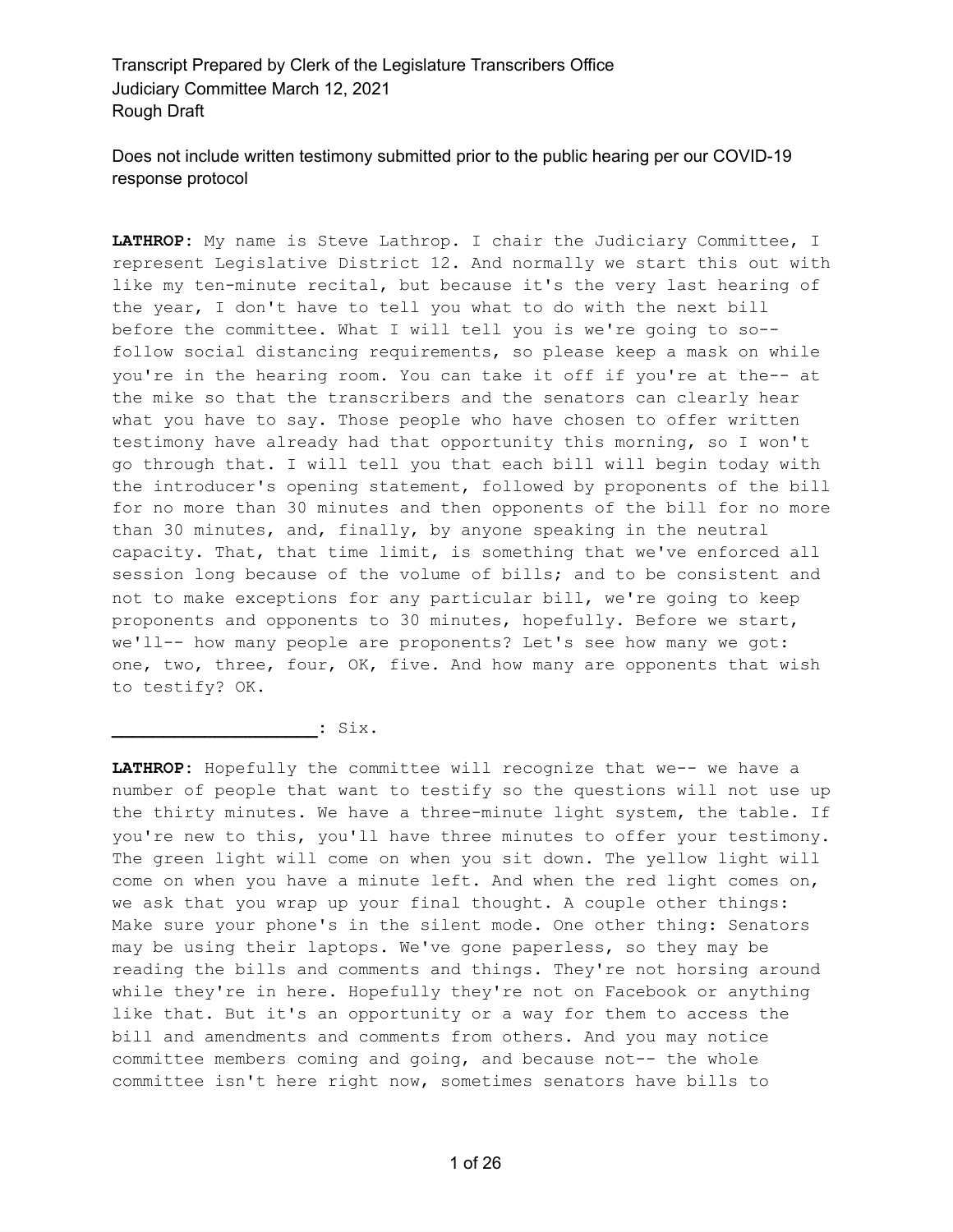Does not include written testimony submitted prior to the public hearing per our COVID-19 response protocol

introduce in other places. I guess we're the only ones with a bill, so that won't be the reason. They may have other meetings to attend, so--

**\_\_\_\_\_\_\_\_\_\_\_\_\_\_\_\_\_\_\_\_:** That's it.

**LATHROP:** So if they're not here, it's not because they're-- they're- they don't regard this as an important or consequential bill, but because sometimes we have responsibilities that take us out of the hearing room. And with that, we will have the committee introduce themselves, beginning with Senator DeBoer.

**DeBOER:** Good morning, everyone. My name is Wendy DeBoer. I represent District 10, which is Bennington and parts of northwest Omaha.

**BRANDT:** Good morning. I'm Senator Tom Brandt, District 32, Fillmore, Thayer, Jefferson Saline, and southwestern Lancaster Counties.

**PANSING BROOKS:** Good morning, everyone. Patty Pansing Brooks. I represent District 28 right here in the heart of Lincoln, and I'm Vice Chair of the committee. And there are three of us who will have to leave at some point for Executive Committee in Education, so that's one reason we would leave.

**LATHROP:** OK. Yeah, other people may be--

**PANSING BROOKS:** Yeah.

**LATHROP:** --having Exec Sessions. Senator Morfeld.

**MORFELD:** Adam Morfeld, District 46, northeast Lincoln.

**SLAMA:** Julie Slama, District 2, Otoe, Johnson, Nemaha, Pawnee, and Richardson Counties.

**McKINNEY:** Terrell McKinney, District 11, north Omaha.

**LATHROP:** OK. Assisting the committee today are Laurie Vollertsen. And I'm just going to stop and say Laurie Vollertsen has worked for ever-loving [INAUDIBLE]. [APPLAUSE] Really, you have no idea how much work and how much effort it's taken for her to process not only the- all the written testimony, but to be prepared for all-day hearings and then be in those hearings all day, so we very much appreciate Laurie's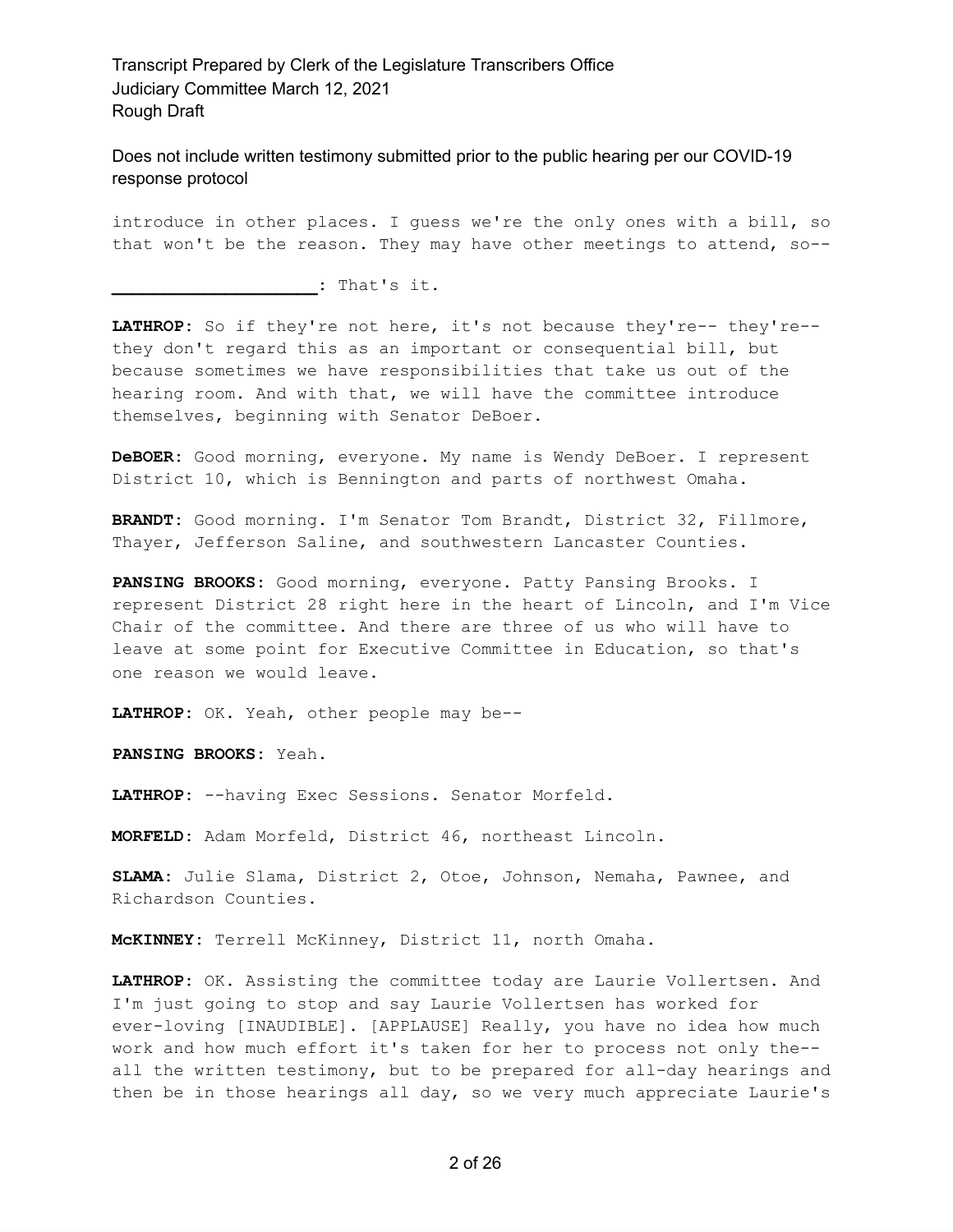# Does not include written testimony submitted prior to the public hearing per our COVID-19 response protocol

work, as well as our committee counsel. Today we're joined by Josh Henningsen, but both Josh and Neal have spent-- you know, they're in here and then they still have the legal work they have to do to help make sure things are all put together, so we appreciate their efforts and-- [APPLAUSE] Finally, finally, we have two-- two pages this morning, Evan Tillman and Mason Ellis, both UNL students. They have been here and helped us, helped this committee function smoothly through the process. And for that matter, we also-- oh, well, let's recognize our pages. [APPLAUSE] And I'm going to say this year-- this year we had a number of bills that I would say are in some ways bills where people have strong feelings on either side. We have been fortunate in this committee to have the work of the Sergeants-at-Arms and the Nebraska State Patrol, who has been here when needed on certain bills. And we very much appreciate the work of the Sergeants and the State Patrol. [APPLAUSE] They have made sure with this-- with this 30-minute thing that in some cases we had to clear the room in between bills, and I very-- I want to express my profound appreciation to the committee members, the staff, the pages, the State Patrol and the Sergeants-at-Arms for how smoothly we have been able to process and hear over 150 bills and 4 gubernatorial appointments in the time allotted. So with that bit of intro, we will take up our only bill of the day, LB276. Senator Hunt, welcome to the Judiciary Committee, and you may open.

**HUNT:** Thank you, Chairman Lathrop.

**PANSING BROOKS:** Thank you.

**HUNT:** Good morning. I'm Senator Megan Hunt, M-e-g-a-n H-u-n-t. I represent District 8 in midtown Omaha, which includes the neighborhoods of Dundee and Keystone and Benson. And I feel like I have the dubious honor today of all of you kind of being here today for my bill. But it's a-- it's a great bill and I'm-- I'm grateful to the staff and to all of you for being here today to-- to talk about this important issue. Today I am presenting LB276, a bill to allow medical abortions to be conducted via telemedicine. Some of you might recognize this bill as LB503 from 2019. I will continue to introduce this bill during the time I'm here to omit an unnecessary section of statute that stands in the way of the ability for people in Nebraska to receive the care they need. To be clear about the procedure we're talking about here, that would be impacted by this bill, medical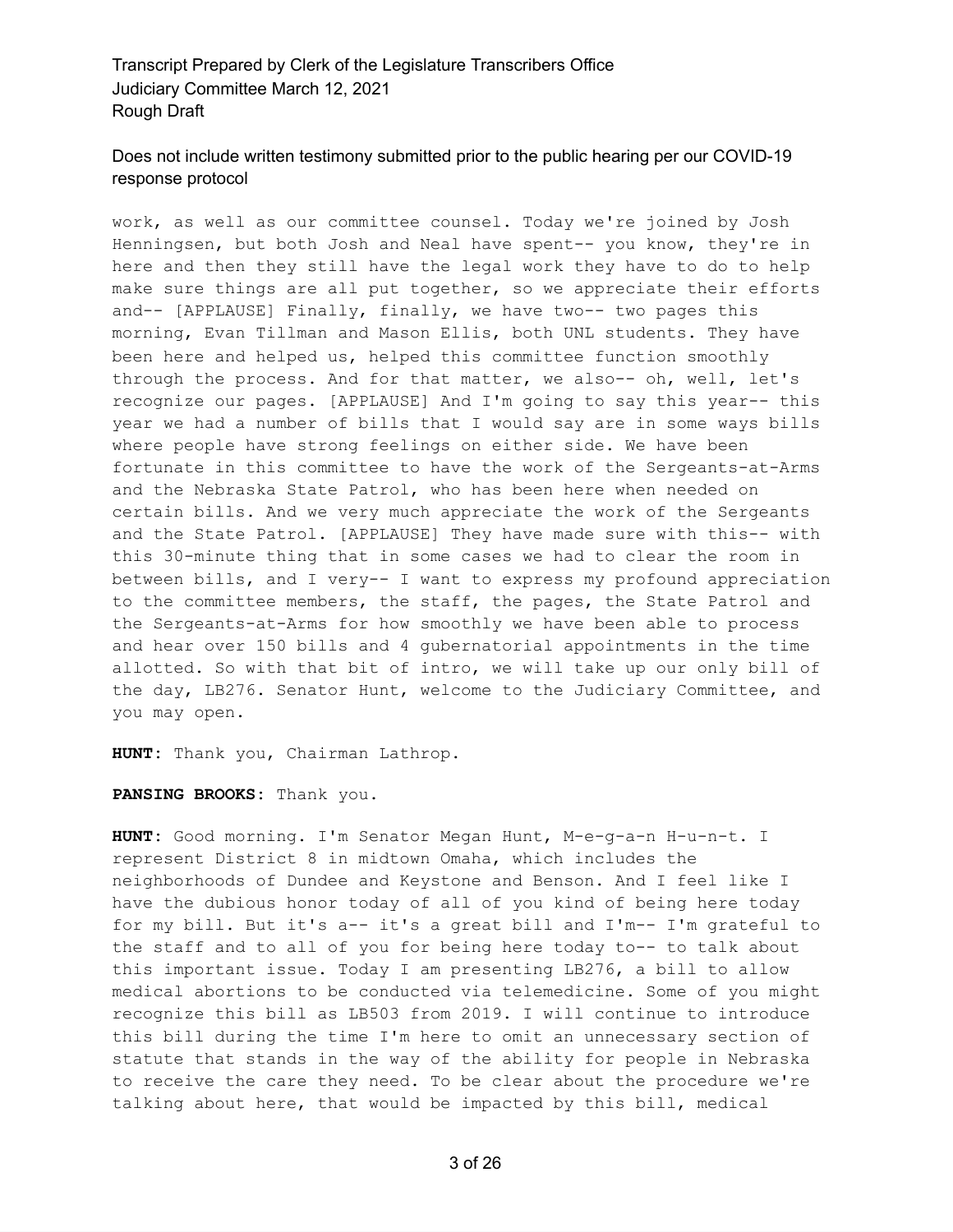# Does not include written testimony submitted prior to the public hearing per our COVID-19 response protocol

abortion or medication abortion is a nonsurgical way to terminate an early pregnancy in the first ten weeks via medication. It's the only method that's impacted by this bill. So if you see, oh, articles or hear people say, you know, people are going to be performing surgery on themselves or unlicensed people will be doing surgery, that's nothing that's going to be happening under this bill. It only impacts medication abortion, which is also known sometimes as the abortion pill. In a medication abortion, two pills, mifepristone and misoprostol, are provided to the patient by a trained healthcare professional. That's how it works currently. Typically these patients take the first dose at a healthcare facility under supervision of a physician, and then they take the second dose at home, and then they receive sub-- subsequent follow-up care and, you know, the kind of follow-up care that you would typically receive for any kind of procedure like this. The second pill is taken within 48 hours of the first pill. And because the procedure is not surgical, it doesn't require a doctor, a medical doctor, to be present while the procedure takes place. Patients commonly experience some bleeding and cramping after the procedure, but most people can return to normal activities within one or two days. I even know people who have gone through this procedure and gone to work, you know, who have continued to go about their lives, to care for the children they have, to, you know, have the shifts that they have at their own jobs while going through this procedure, and so it is very safe. It's been approved by the FDA since the year 2000, and any restrictions that we put on this, like, very safe, very researched, very understood to be the standard of medical care procedure, are really coming from a place of moral and political motivation, not because of the safety of the procedure. There is an existing body of research that is extensive and accepted as the standard of care by the medical community-- it exists and it is growing all the time-- that demonstrates that a virtual consultation with a physician for a medical abortion is perfectly safe within the first ten weeks of pregnancy. These drugs have been approved by the FDA since the year 2000, and now about a third of abortions at eight weeks or less are terminated in this way, so it's a really common standard of care. It's the safest thing for the patient, if a pregnancy needs to be terminated, that it's done very, very early in the pregnancy. And we know that-- I mean, regardless of where you stand on the abortion issue, increasing restrictions that states are under, including restrictions that we've passed here in this body,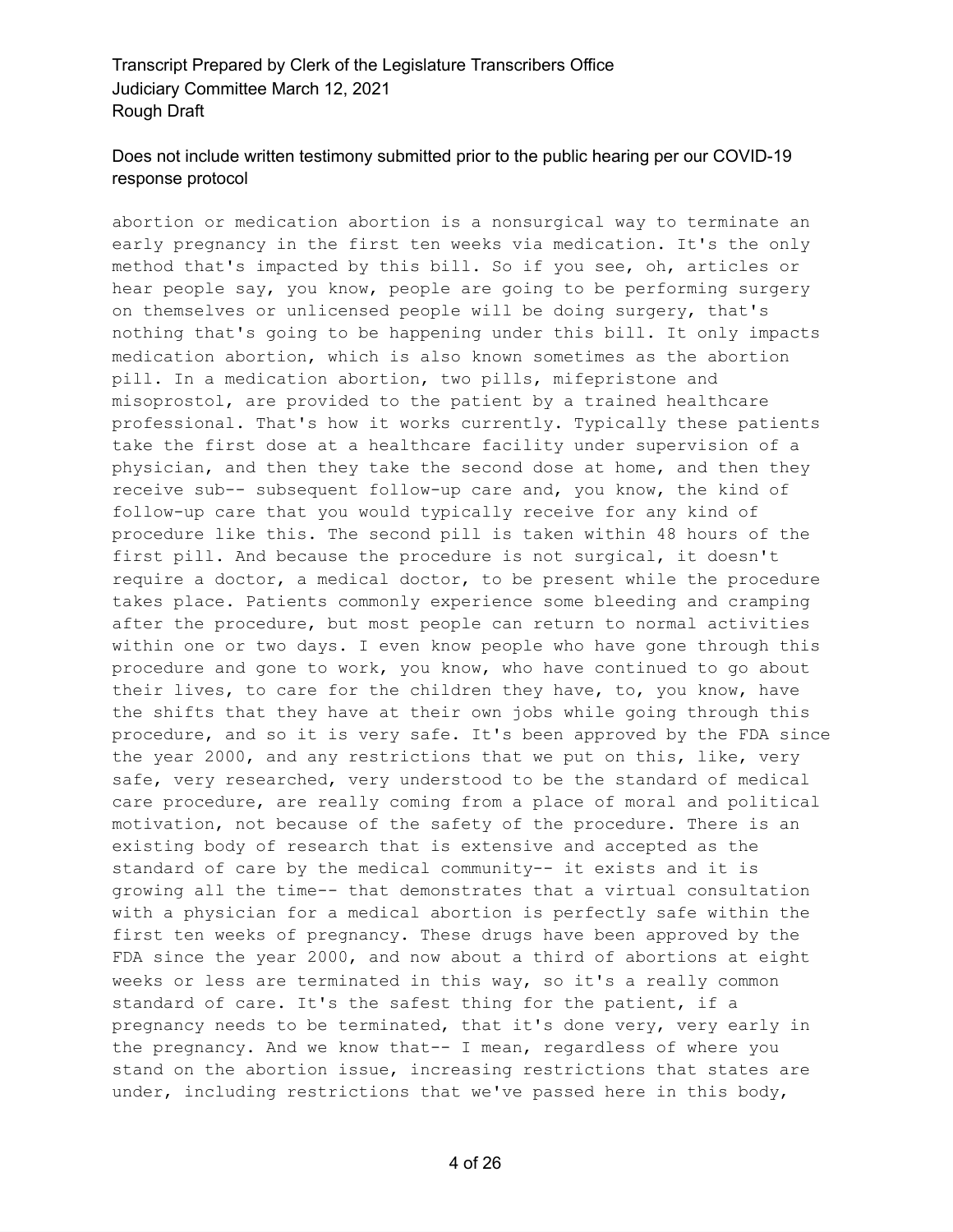# Does not include written testimony submitted prior to the public hearing per our COVID-19 response protocol

make it ideal for patients to have this procedure as early in the pregnancy as possible. As all of us know, when we're talking about telemedicine, what that means is when a patient consults with a physician through a telecommunications service, so maybe that's telephone conferencing, maybe that's a webcam, and then that physician makes a diagnosis or they supervise treatment or they prescribe medication. They do whatever is necessary for them to that's-- that they're able to do via telephone or webcam or whatever it is. Telemedicine has revolutionized the way we receive care. It's brought down costs. It's expanded the reach of quality care for people who are restricted by geographic barriers. Our friends in western Nebraska and rural parts of the state have been advocates for telemedicine for a long time because it's the way for them to get the, you know, highest standard of care that we can offer here in Nebraska, in remote parts of the state where otherwise they would have to take off work, they'd have to find childcare, they'd have to make arrangements to come to Omaha or Lincoln, typically, for a procedure. In Nebraska, we allow telemedicine for every type of care except abortion because it is specifically mentioned in our statute. The prevalence of telemedicine has increased so much, and more so in the wake of COVID-19 as providers and patients seek to minimize the risk of exposure to the Coronavirus. Senator Arch, of course, prioritized a bill around telemedicine, so we know that this is a, you know, a method and a practice that's going to be here to stay with us. Honestly, after COVID-19, when we're all vaccinated and we're all, you know, back to our normal lives, I will probably continue to take advantage of telemedicine because I am a single parent and it prevents me from having to get childcare and take days off. And if I can just have a video consultation to get a prescription or something, I would always rather do that, and that pretty much goes for every type of procedure and every type of doctor visit that we would need to do. The reason I'm bringing this bill for a second time now is that our current law explicitly and unfairly bans the use of telemedicine only for this specific procedure. Under current Nebraska Statute, all treatments and all consultations that do not involve a physical procedure can be performed through telemedicine, except for medical abortion. This means that patients that are seeking early abortions in a pregnancy have to be in the same room as a doctor just to swallow a pill and go home, so you can think about the-- the limitations that this puts on patients who are seeking care. This exception is kind of recent. It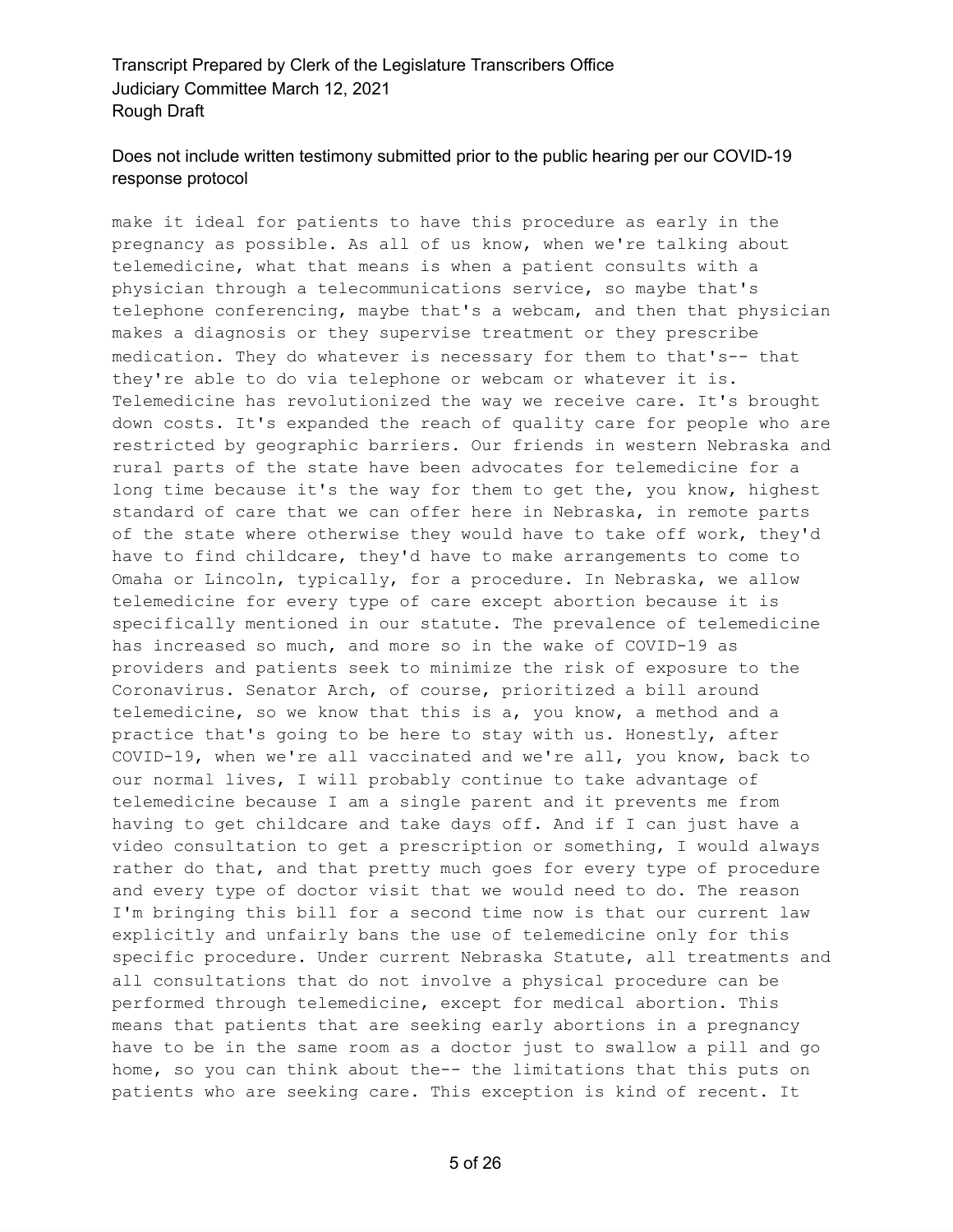# Does not include written testimony submitted prior to the public hearing per our COVID-19 response protocol

was put in statute in 2011 by Senator Tony Fulton, and it is completely based on moral and political judgments about abortion and, as a result, it leaves many economically disadvantaged people in rural counties without access to safe and necessary care. We don't have to look any farther than our own neighbors in Iowa to see how this policy can play out. There's currently 31 states where, you know, this procedure that I'm trying to legalize in Nebraska is done. It's done without any complications, without any problem. The sky is not going to fall. It's a perfectly safe thing for us to offer in Nebraska, and we only have to look to our neighbors over in Iowa to see that that's right. In 2008, Iowa legalized telemedicine for abortion to increase access and care for rural patients. That was the whole idea behind the bill. A study published in the Journal of Obstetrics and Gynecologists [SIC] took a look at the patient outcomes for women who went to telemedicine abortion providers in Iowa between 2008 and 2015. What's really amazing to me is that the patient outcomes for the patients who received telemedicine for abortion, the video counseling compared to those who took the medication in the presence of a doctor, there were actually fewer complications for the patients who did it via telemedicine. And there's lots of reasons that-- that we think that might be, why patients who are able to take the medicine at home, who don't have to take off work, who don't have to find the childcare, who don't have the stress of going into a facility, they actually have fewer complications than those who got this procedure via telemedicine, so it's actually safer for patients. What they discovered in Iowa was that it also didn't increase the number of abortions, that the people who had already made up their mind to terminate a pregnancy were having that done earlier, and so there were fewer complications; there was fewer-- less danger. It was a really good outcome for patients. So this study is one example of many studies that just adds to a growing body of research that demonstrates that this method is as safe and effective as meeting with the physician in person, and that's the standard that we're trying to establish: What is the safest thing for patients, given that this is legal, given that we cannot put an undue burden on patients? What is the best way that we can find to make sure that that legal right is protected in Nebraska? We just need to look at Iowa because they're doing a great job with it. The current ban on telehealth for abortions arbitrarily denies access to an essential healthcare service based purely on moral, religious, political judgments of the Legislature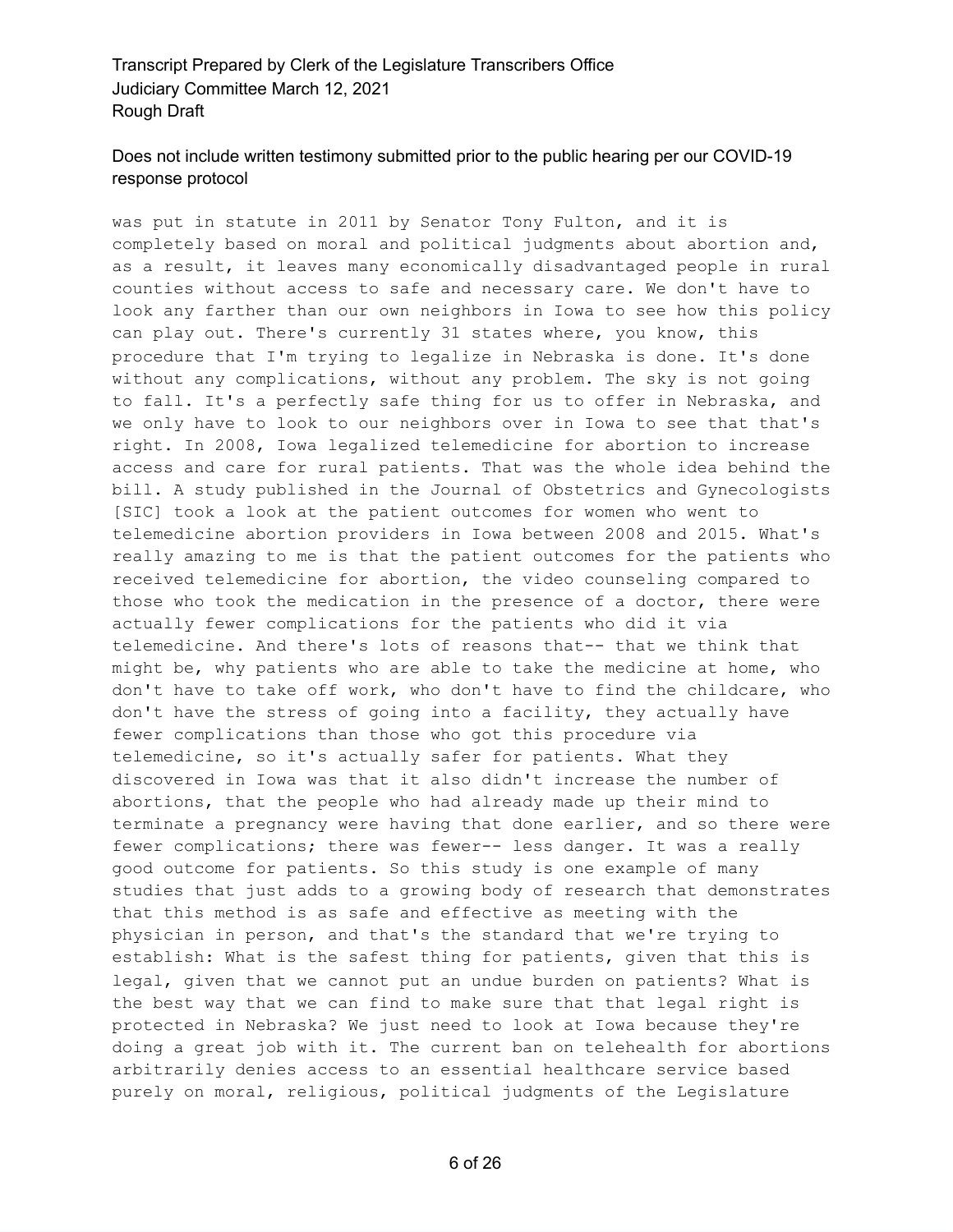# Does not include written testimony submitted prior to the public hearing per our COVID-19 response protocol

that passed the law. And, you know, we understand about how political pressure works, especially around abortion issues, and it really set Nebraska back in terms of what the standard of care is that we can offer to women. And we saw that during the pandemic. We only need to look at what happened in the pandemic to see that that's absolutely right. So I'm not asking anybody to change their view on abortion if it is your deeply held belief that it's wrong. We can disagree on that and I respect that. What I'm asking the committee to think about is whether or not it's appropriate for us to legislate access to medical care and make decisions about the safety and science of a procedure which is universally regarded as safe when we have no expertise as legislators. Is it appropriate for us to put ourselves between a doctor and a patient when a doctor is using their best judgment for the treatment of the patient? If telemedicine can be used for other noninvasive medical services of any kind, we cannot bar its use simply based on antiabortion beliefs, which are held by some but not all Nebraskans. And also, you know, I can think of an example of somebody very close to me. Even if you are antiabortion, you don't know about things like fetal anomalies or complications or threats to the patient's fertility and, you know, impending miscarriages and all kinds of complications that can happen with birth. Pregnancy and birth is, you know, one of the most dangerous things a woman can go through, and we need to untie the hands of physicians in Nebraska and give them the control to make the best medical decisions in consultation with their patients and their faith and their families. The government cannot be in the business of making laws picking and choosing what kinds of medical procedures Nebraskans can access based on moral judgments. It's up to physicians and other medical providers, who have years of experience and training and judgment, to decide the proper course for their patients based on current evidence and standards of care. That holds true whether we're talking about treating the flu, whether we're talking about cancer or premature infants or any-- any type of procedure at all. The Legislature rightly does not try to regulate the treatments provided by cancer centers in the state, and we have no business interfering in women's health either. The current restrictions on telemedicine for abortion, which is the standard of care, are based on feelings, not facts. In Nebraska, we have a first-class medical community with state-of-the-art facilities. We have medical experts. We have research universities. We should be leading the way on medical advances in the whole country. Other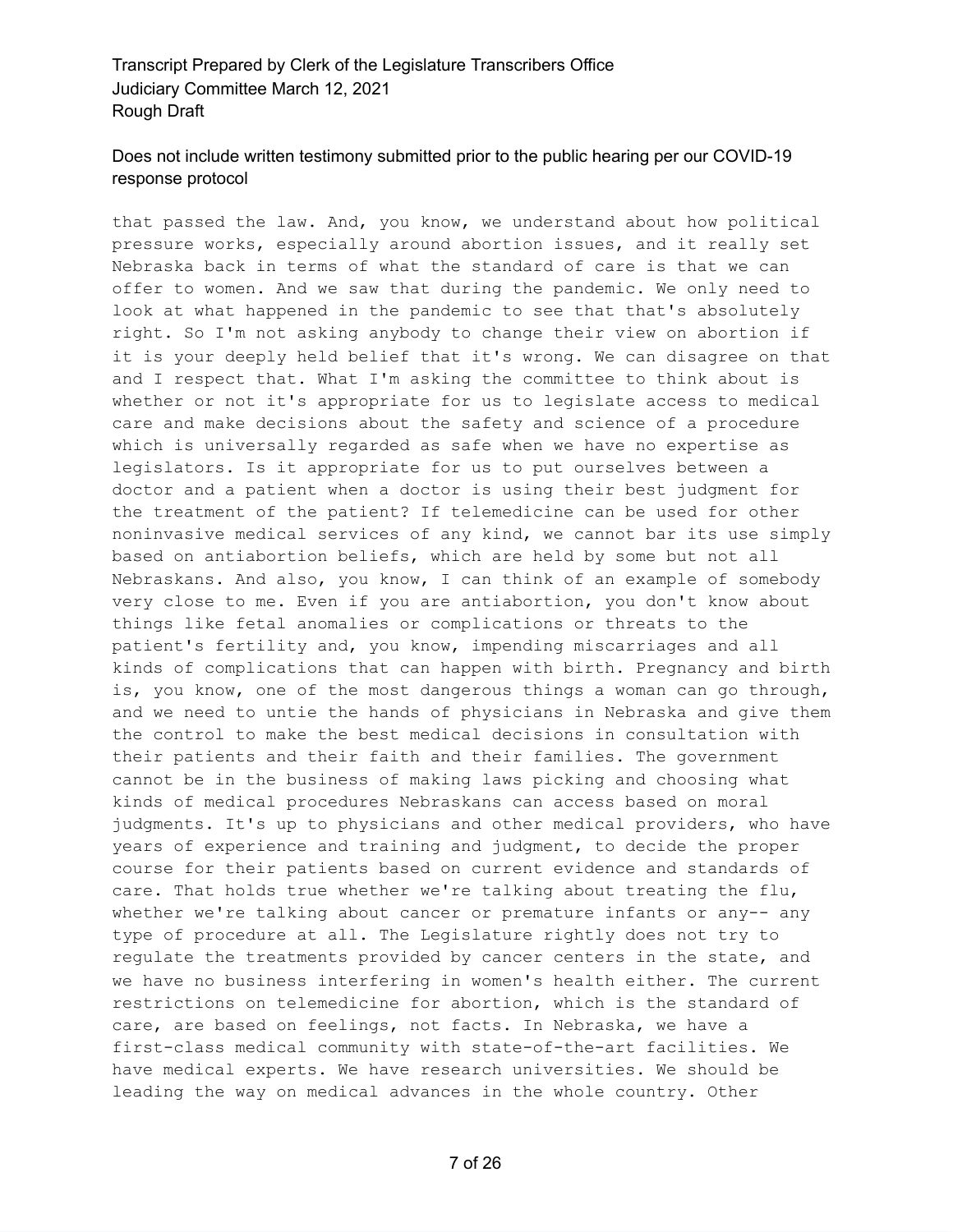# Does not include written testimony submitted prior to the public hearing per our COVID-19 response protocol

communities look to us to be on the cutting edge of medical science, and UNMC demonstrated that when they took the lead on fighting the Zika virus, Ebola, many pandemics across the country. It's a little different for COVID, and I think that was for political reasons, but we cannot allow politics to keep coming between providing quality healthcare and making sure that reaches the patients who need it. Telemedicine for medical abortion is one of those established standards. It just allows a physician to prescribe and dispense medication by video or teleconference. Thirty-one other states have this. It's been proven to be perfectly safe and cost effective. And by having this exception to the services which can be provided via telemedicine in our state, we are not reducing the number of abortions; rather, we are simply delaying the abortions that women have already decided to have until later in pregnancy, when they're more likely to involve costly surgical methods or more complications potentially for the patient. As more and more women's healthcare clinics are closing under the weight of governmental restrictions, telemedicine is an increasingly crucial option for low-income and rural patients. In all medical contexts except abortion, Nebraska authorizes physicians to use telemedicine to provide services and prescribe medication. To single out a noninvasive treatment and deny access to necessary care for patients that do not have the means to find childcare and travel to another town is unethical and puts an undue burden on women who are seeking safe and legal healthcare and constitutes a biased judgment call on the part of government that we have no business making. I'll finish up here, and I'd be happy to take any questions.

**LATHROP:** OK. Any questions for Senator Hunt? I see none. Thank you--

**HUNT:** Thank you.

**LATHROP:** --for your introduction, Senator Hunt. We will begin taking proponent testimony.

**\_\_\_\_\_\_\_\_\_\_\_\_\_\_\_\_\_\_\_\_:** Thank you.

**LATHROP:** Good morning. Welcome.

**MEG MIKOLAJCZYK:** Good morning, Chairperson Lathrop. Members of the committee, my name is Meg Mikolajczyk, M-e-g M-i-k-o-l-a-j-c-z-y-k.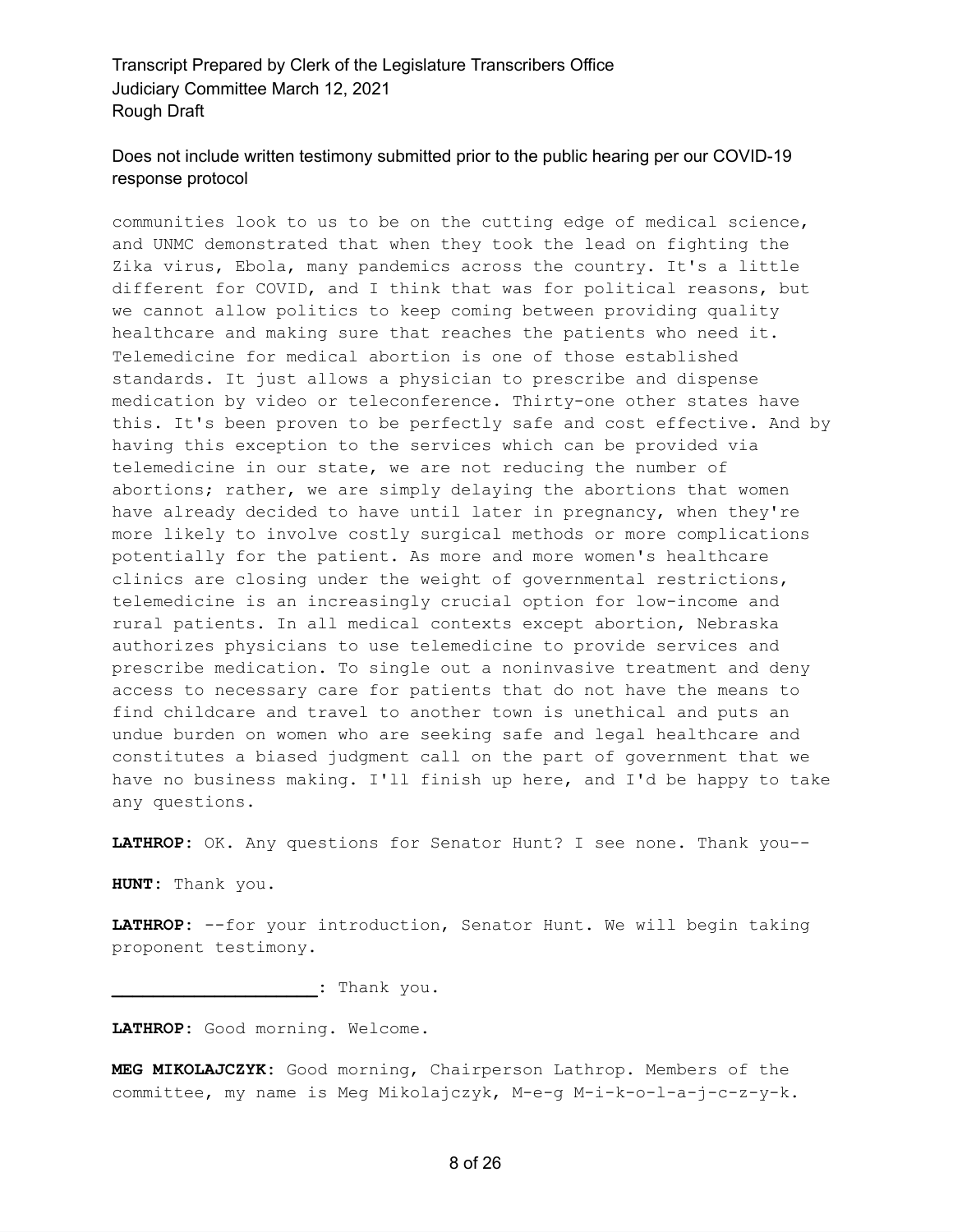Does not include written testimony submitted prior to the public hearing per our COVID-19 response protocol

I'm legal counsel and deputy director for Planned Parenthood North Central States. That includes our medical ancillaries Planned Parenthood of the Heartland. We are a five-state region: North Dakota, South Dakota, Minnesota, Iowa, and Nebraska. We have two health centers in Nebraska, one in Lincoln, one in Omaha. We see over 8,000--

**PANSING BROOKS:** Can you pull that closer to you so I can actually hear [INAUDIBLE]

**MEG MIKOLAJCZYK:** Yes. We see over 8000 patients a year.

**PANSING BROOKS:** Thank you.

**MEG MIKOLAJCZYK:** A lot of ground has already been covered by Senator Hunt. There's a few main points I'd like to make. First, the obvious one, I'm not a medical provider, so I have included the expert opinion from our chief medical officer, Dr Sarah Traxler, in my testimony. She could not be here today. She's in Minnesota seeing patients. I will do my best, though, to illustrate a little bit more about the actual process. As you heard, Planned Parenthood in 2008 innovated this process in Iowa. The entire patient-physician experience is exactly the same as if the physician were in the room. But the physician, through a synchronous, HIPAA-compliant platform, is able to interface with the patient. There's a staff member in the room with the patient at all times, in the waiting room as well. Patient is still at a health center. They're not, you know, doing this through their phone or anything like that, the entire appointment, all laws, exactly the same. The physician goes through, identifies the patient, gives counseling, screens for coercion, talks about the process, and obtains informed consent. At that point, the patient has a-- the-- sorry, the physician has a remote control on their end that operates a locked box in the waiting-- or in the patient room. They are able to then dispense the two-dose medication for medication abortion. Patient, while interfacing with physician, takes the first dose, the mifepristone, then takes misoprostol home with them, takes it 24 to 48 hours later. That's exactly the same as if the patient were in the room. Only difference now that we're asking for is that doctor could be 50 miles, 200 miles away. As Senator Hunt also mentioned, in 2011, Iowa, the Iowa State Board of Med tried to ban this. I believe she said this, but if she didn't, we suited, we won. I've included the Opinion. The-- the main end result of that was this is not based on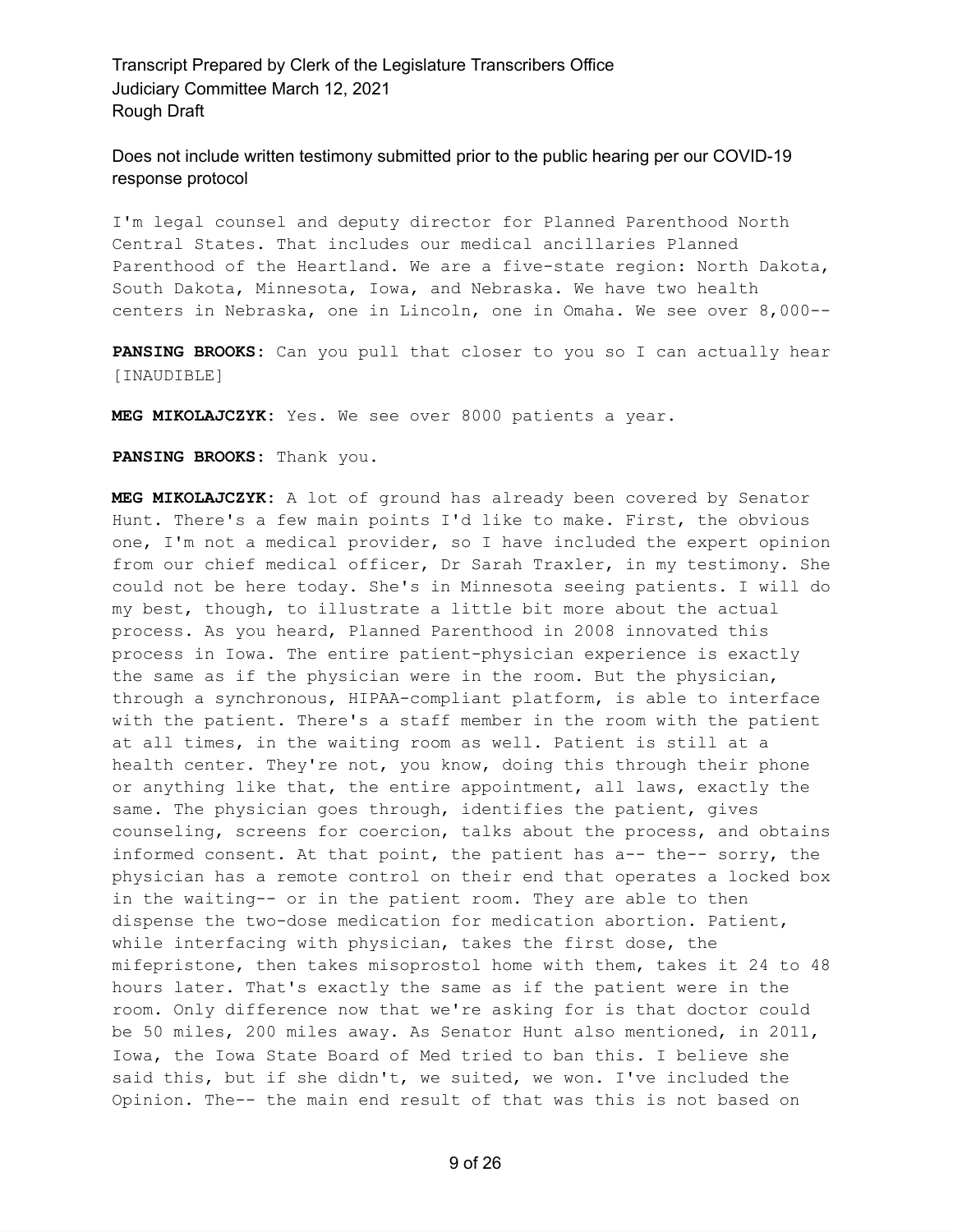Does not include written testimony submitted prior to the public hearing per our COVID-19 response protocol

health science for a patient, it's based in political and religious beliefs, and that is not constitutional. Finally, I just want to say, in Nebraska, 61 percent of patients seeking abortion choose medication abortion, and it's exceptionally safe, regardless of it's-- if it's given from a physician in the room or if it's done through telehealth. And the Nebraska Department of Health and Human Services abortion reports illustrate that there is almost 100 percent no-complication rates, 99.9 percent. It has been that way since 2014; 2014, there were zero complications, so we had a 100 percent success rate. So this is a very safe procedure and nothing about it changes except physicians able to use telehealth, just like many other types of care. So with that-- and like I said, there's more here, but that's the essence.

**LATHROP:** OK. Senator Geist.

**GEIST:** Yeah. So would you let me know what happens if a complication occurs?

**MEG MIKOLAJCZYK:** Sure. So in the event that a complication occurs, which is significantly rare-- I do believe Senator Hunt mentioned it's usually bleeding, dizziness-- but in that event, first of all, we do prescribe every single patient antibiotics proactively on the off chance there's an infection so they have what they need because they do take that second dose at home. In addition, we have after-hour patient, you know, hotline that they can call to talk to a medical provider, just like any other type of healthcare provider would, and we make sure that they get the care that they need. But again, there have been no complications for years in Nebraska with medication abortion, so-- but if there were, we would handle it just as we would.

**GEIST:** And I think that's probably in dispute, but that's what I- thank you.

**MEG MIKOLAJCZYK:** OK, thanks.

**LATHROP:** Senator Slama.

**SLAMA:** Just to clarify for me-- thank you, Mr. Chairman. And thank you for being here today. Just to clarify for me, what do you mean by 100 percent success rate?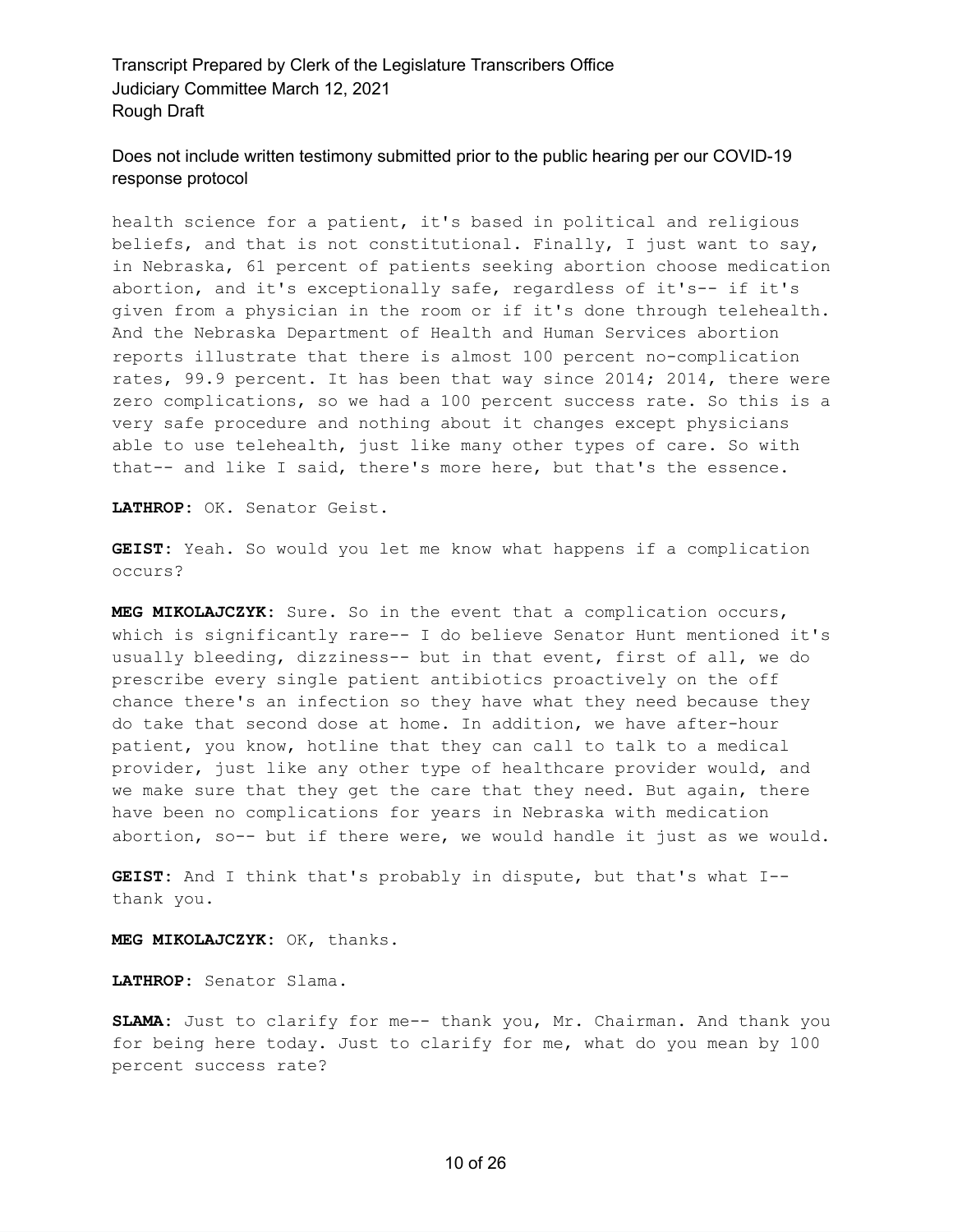Does not include written testimony submitted prior to the public hearing per our COVID-19 response protocol

**MEG MIKOLAJCZYK:** I mean that the report that the Department of Health and Human Services collects from every abortion performed in the state shows that there were zero complications in 2014. In years subsequent, there's been about one or two, and you can access that. I've got all the footnotes and they're online. And typically those complications arise from abortions that are not performed via medication. It's usually because there's-- you know, it's a surgical procedure.

**SLAMA:** OK, so 100 percent success rate means--

**MEG MIKOLAJCZYK:** There have been no--

**SLAMA:** --successfully terminating the pregnancy without any complications.

**MEG MIKOLAJCZYK:** Correct.

**SLAMA:** OK. Thank you.

**LATHROP:** I see no other questions. Thanks for being here today.

**MEG MIKOLAJCZYK:** Thank you.

**LATHROP:** Next proponent. Good morning and welcome to the Judiciary Committee.

**DANIELLE CONRAD:** Hello. Hi. Good morning. My name is Danielle Conrad. It's D-a-n-i-e-l-l-e C-o-n-r-a-d. I'm here today on behalf of the ACLU of Nebraska. The ACLU has long been a protector and defender of reproductive justice, women's rights, health, and safety, and stands unequivocally with the belief that the decision about whether or not to parent or end a pregnancy belongs with Nebraskans and their doctors and it shouldn't be subject to undue political interference. So Senator Hunt asked me to provide just a couple key top lines about some of the legal framework impacting this legislation. And I know you're at the very end of your hearing schedule and you've heard this measure before, many of you, so I just wanted to provide a couple of top lines in-- in that regard. So I think we're all very well aware of the general legal framework that governs abortion rights and abortion care. So, of course, we have the seminal case of Roe v. Wade, which was later clarified and modified a bit through the Casey standard. And then we have some very, very recent cases out of the United States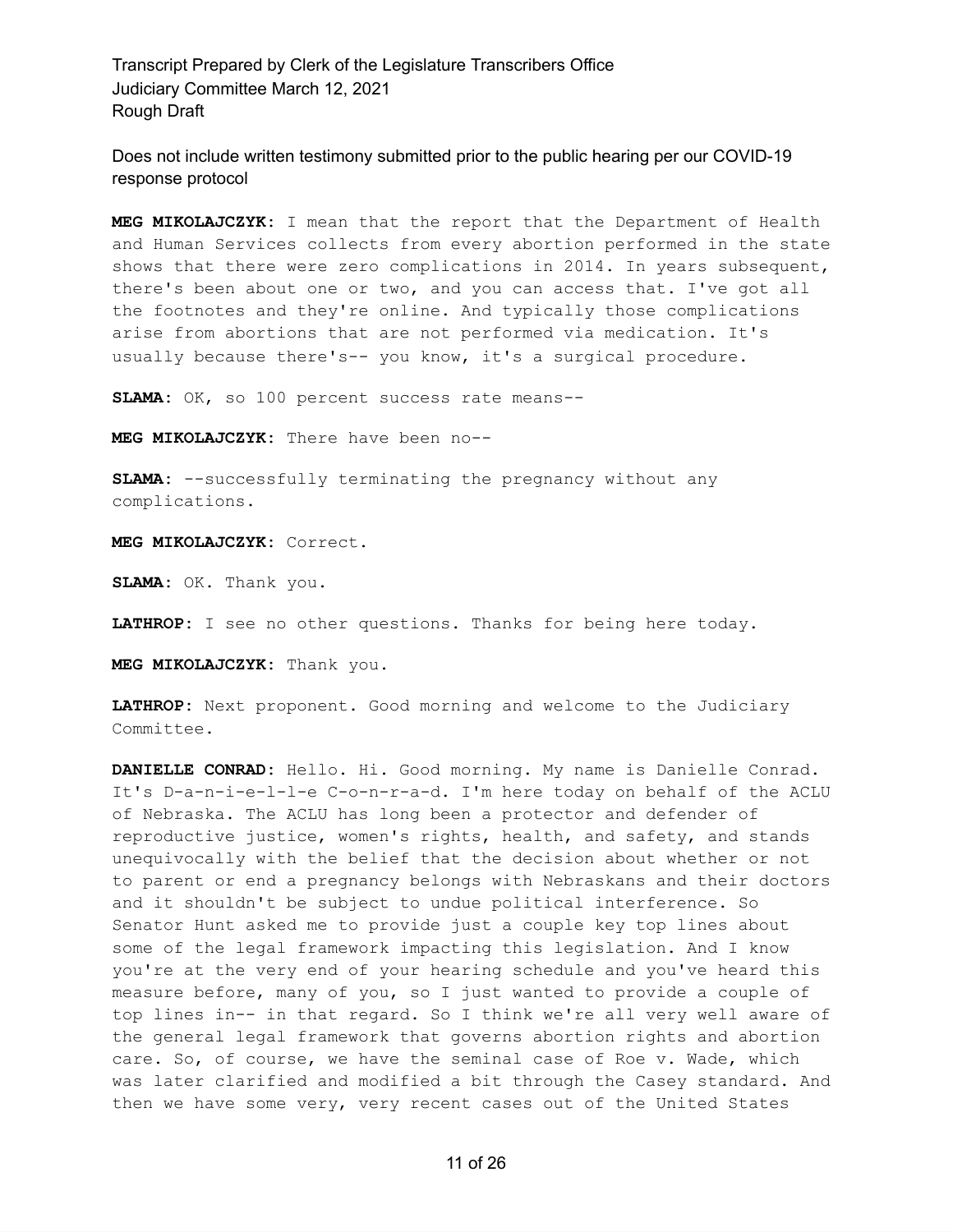# Does not include written testimony submitted prior to the public hearing per our COVID-19 response protocol

Supreme Court that reaffirm, essentially, the essential holding of Roe and Casey. So we look to Whole Women's Health, which came down, I believe, in about 2016, and we look at June Medical Services, which came down just last year. So that's really the legal framework that we're looking at when we look at any restriction on the right to abortion and the right to access abortion care. And from that line of cases, what the court is telling us is that when the government imposes an undue burden on women's-- a woman's right to access abortion care, that when it run-- that's when it runs afoul of the constitution; that's when it's impermissible from a freedom, liberty, and privacy perspective. That goes too far. So when we look at the telemedicine ban in Nebraska, what does that really mean? So we have 90 counties in Nebraska that don't have an abortion care provider in them. We have decades of research through medicine and science that shows us telemedicine abortion and medical abortion is safe. When we look at the legislative history of Senator Fulton's bill, LB521 from 2011, he's actually very candid. He brought forward the ban not to protect women's health, but to ban abortion because of his personal, political, and religious beliefs. That's what makes this undue burden suspect from a legal perspective. We ask that you reconsider it, and in particular, in light of the public health pandemic that we're currently in, where we've seen courts and we've seen legislatures reexamine unnecessary regulations when seeking care and seeking tele- telehealth. So I'm happy to answer any questions, and thank you so much.

**LATHROP:** OK. Any questions for--

**DANIELLE CONRAD:** OK.

**LATHROP:** --Ms. Conrad?

**DANIELLE CONRAD:** So lovely to see you. Thank you.

**LATHROP:** Yeah, yeah. Thanks for being here.

**DANIELLE CONRAD:** And congratulations on the conclusion of your hearing.

**LATHROP:** Yes, we're pretty excited about that [INAUDIBLE]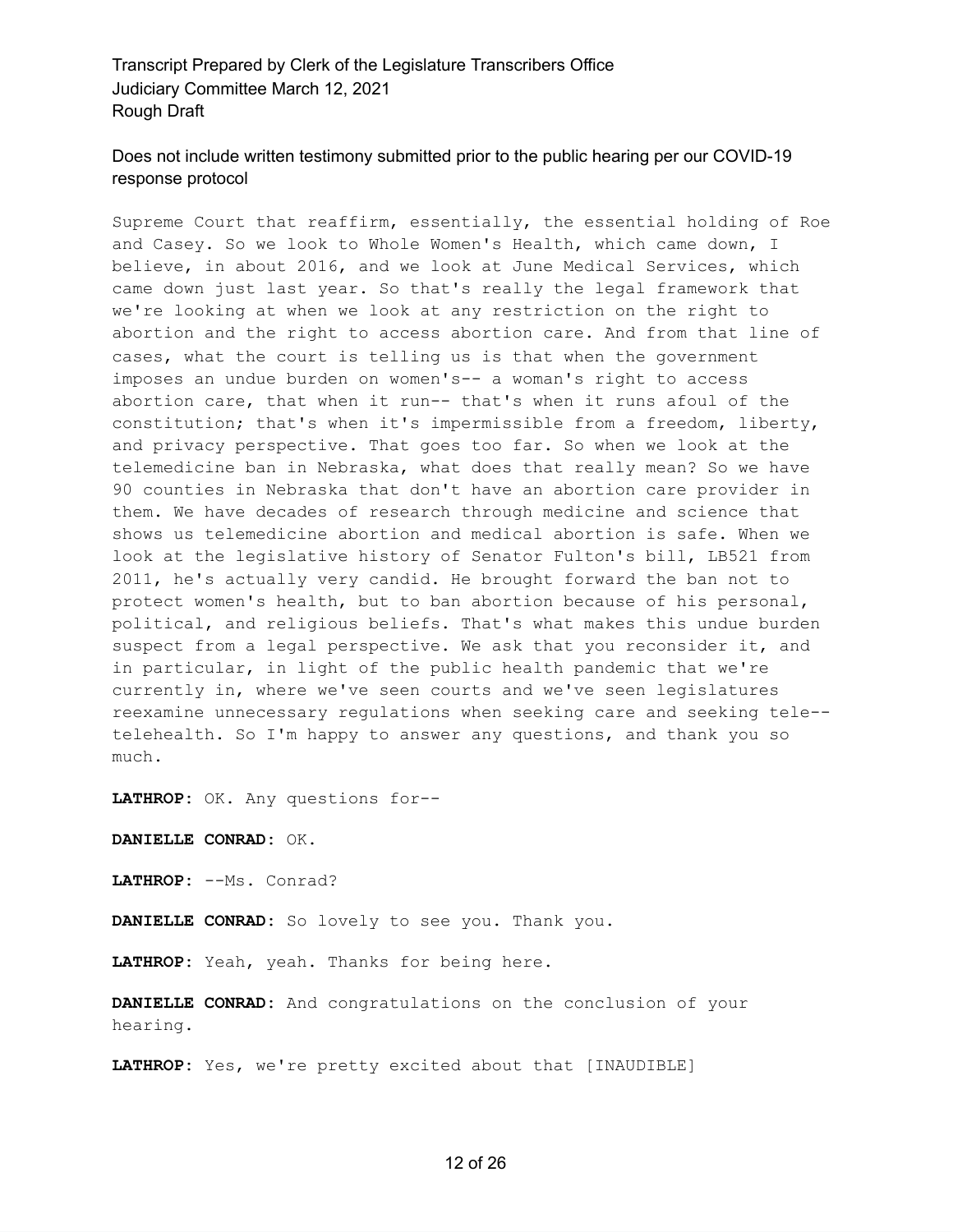Does not include written testimony submitted prior to the public hearing per our COVID-19 response protocol

**DANIELLE CONRAD:** I like the clapping at the beginning. That's a nice touch.

**LATHROP:** All right. Yeah, thanks. Thanks for being here. Next proponent. Good morning and welcome.

**TIFFANY JOEKEL:** Good morning. Thank you. Chairperson Lathrop, members of the Judiciary Committee, my name is Tiffany Joekel, T-i-f-f-a-n-y J-o-e-k-e-l, and I'm testifying in support of LB276 today on behalf of the Women's Fund of Omaha. We support this effort to eliminate medically unnecessary barriers that have singled out a women's decision to access medication abortion care for more onerous treatment through telemedicine. Ultimately, this in-person requirement simply creates more burdens and barriers for women and their families in accessing the healthcare they need. At the Women's Fund. We care deeply about the well-being of women, especially women who may be facing difficult circumstances. We share the concern with many on this committee and otherwise for pri-- prioritizing the health and safety of a woman who has decided to seek medication abortion care. However, it is the consensus of the medical community that medication abortion is safe and, in fact, complications are extremely rare and occur in no more than a fraction of a percent of patients. It is appropriate that our laws should support and safeguard a woman's health. It is also appropriate that our laws should not create a barrier to what is safe and effective medical care. Instead of limiting healthcare options, we should instead be expanding the ways in which safe, effective medical care can reach people. Telemedicine has tremendous potential to be leveraged to increase access to care for patient groups, especially those who have been traditionally-- who have traditionally faced barriers to in-person care. To single out and exclude medication abortion care, which is a noninvasive-- invasive medical treatment, from telemedicine creates additional barriers for women who may not have the means to find childcare. They may lack access to dependable transportation. They may not be able to take significant time off work. No matter how we each may feel about abortion, the de-- decision about whether to keep or end a pregnancy is a deeply personal one. We can never know all the circumstances behind a woman's decision. Ultimately, this in-person requirement reduces access to what is safe, effective abortion care early in a pregnancy. We ask that the Legislature eliminate laws that unfairly target women's access to telemedicine and their access to healthcare, especially those women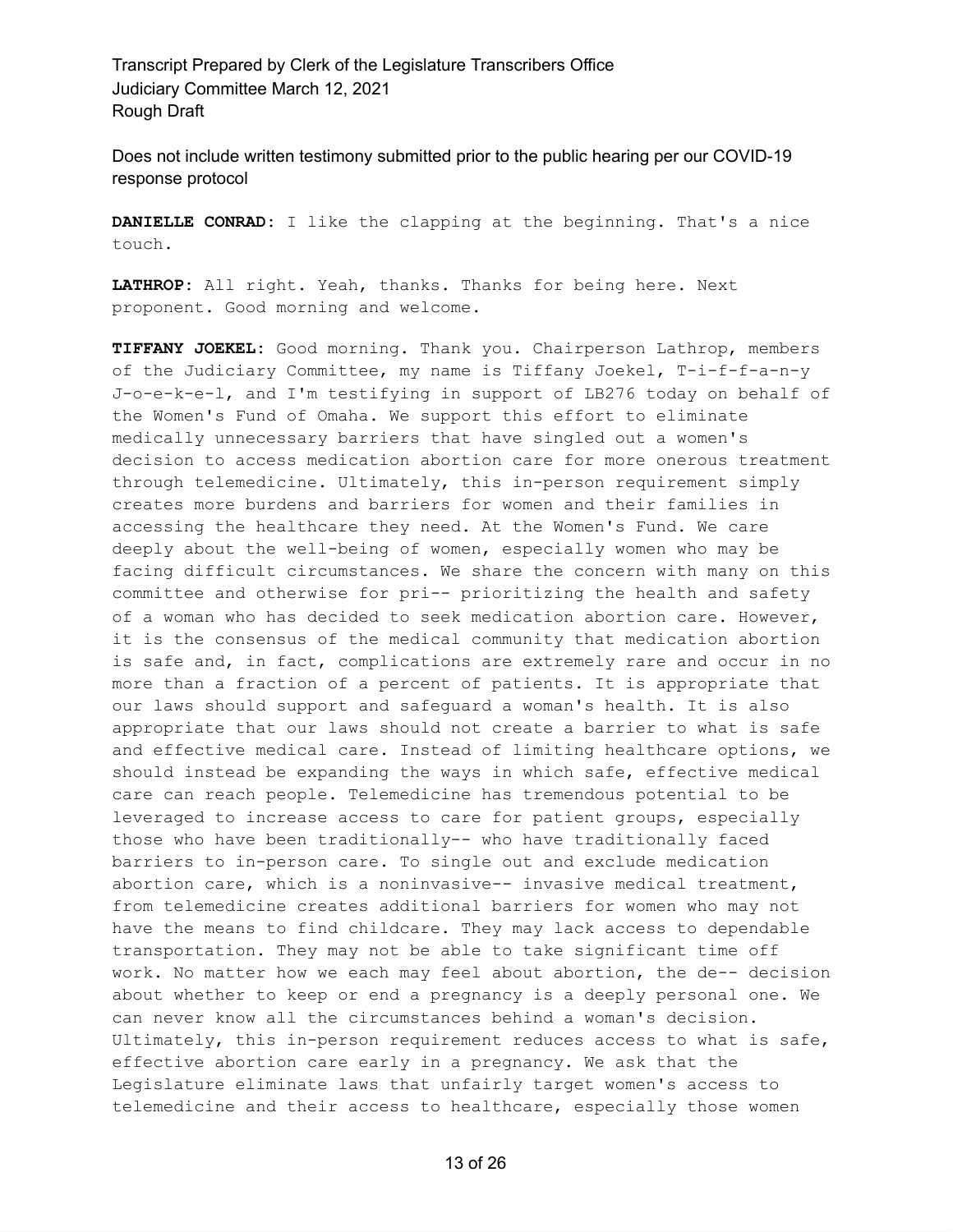Does not include written testimony submitted prior to the public hearing per our COVID-19 response protocol

who are already economically marginalized and struggle to access our healthcare system. Thank you for your time.

**LATHROP:** OK. Any questions for Ms. Joekel? I don't see any. Thanks for being here--

**TIFFANY JOEKEL:** Sure.

**LATHROP:** --this morning. Any other proponents of LB276 wish to be heard?

**ABBY JOHNSON:** Sorry for these.

**LATHROP:** Good morning.

**ABBY JOHNSON:** Good morning. My name is Abby Johnson; it's spelled A-b-b-y J-o-h-n-s-o-n, and I'm here in support of LB276. And I won't go over what we've already been over, you know, the facts that it's safe and that requiring a physician to be in the room is a barrier to care. And if you don't know that or don't agree with that, I do just want to share an experience with how the Nebraska Legislature put up a barrier when I needed the same kind of care. Three years ago, I was living in New York City and I had a job as an editorial assistant at Oxford University Press. I was 23 years old and I made \$16.49 an hour and I was not living the dream, but I was working really hard for it. And on Thanksgiving Day 2018, I learned I was pregnant. I made an appointment at a Planned Parenthood in New York and then I called my health insurance, which was Blue Cross Blue Shield of Nebraska. I was still on my father's because he was a firefighter, great benefits- thank you, unions. But I learned that my health insurance would not cover any abortion care under LB22, the Mandate Option [SIC] and Insurance Coverage Classification [SIC] Act, passed in 2011. And I didn't know how I could pay \$600 out of pocket, but I knew I had made my decision. And two days before my appointment at Planned Parenthood, I began to miscarry and I would not go to a doctor because I was under the impression that I would still have to pay that \$600 because I was confused by the law and I thought I could tough it out. And I was scared and I was in pain and I deserved care. So I'm in support of this bill because here is a chance to take down a barrier, because you all have put up enough, and-- and also for those of you who, you know, espouse the government getting out of the way and of individual rights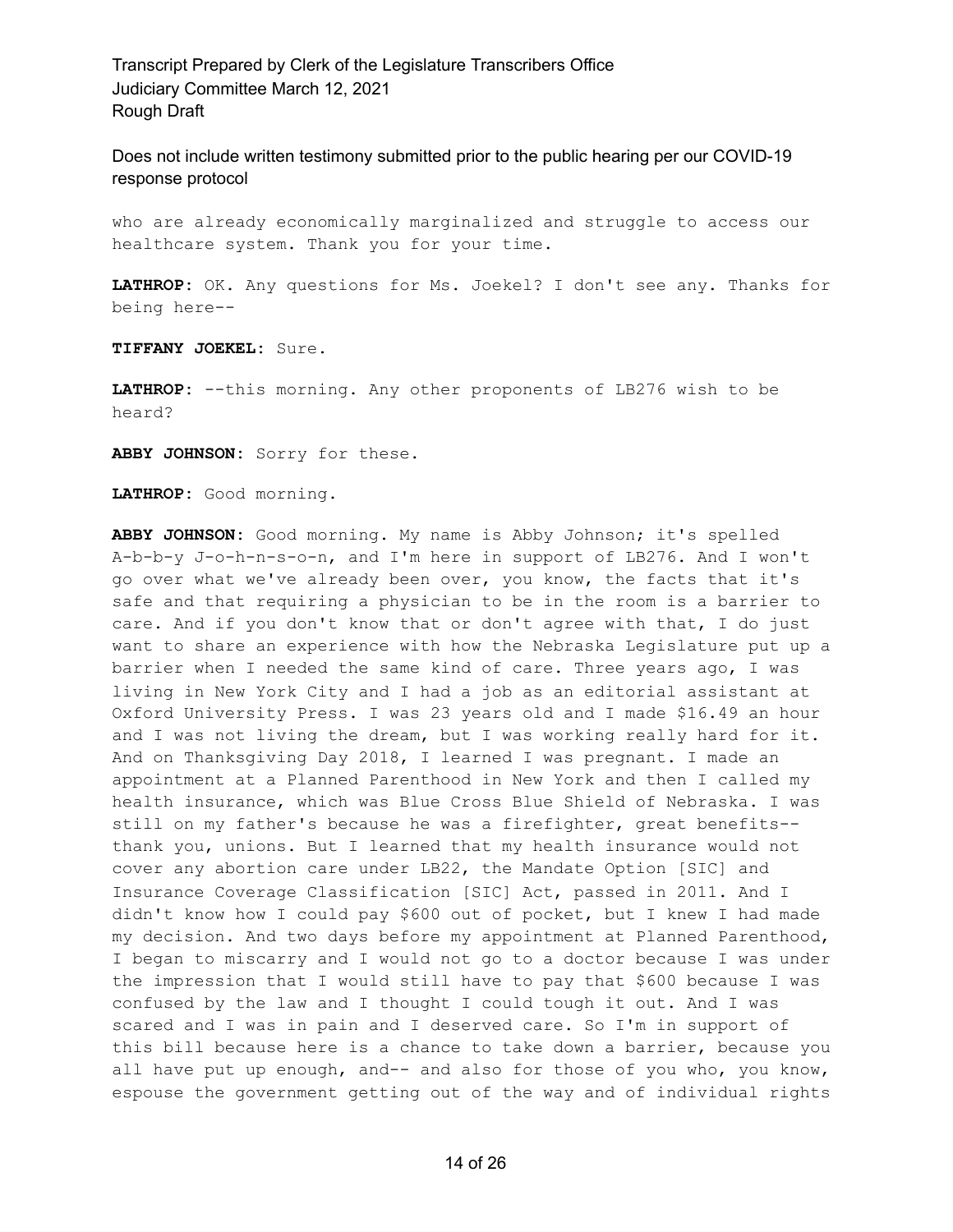Does not include written testimony submitted prior to the public hearing per our COVID-19 response protocol

and freedoms, then this is your chance. And I'll finish up here. When I was in New York, people said some pretty rude things about Nebraska, but I would always defend this state because it's my home and because I love it. And that's why I came back last week and that's why I'm planning to stay and work for a more progressive future for the state, so thank you so much for letting me testify.

**LATHROP:** Sure, sure. I don't see any questions for you.

**PANSING BROOKS:** I-- I have something.

**LATHROP:** Oh, I'm sorry.

**PANSING BROOKS:** Thank you. Thank you. I just want to--

**LATHROP:** Senator Pansing Brooks.

**PANSING BROOKS:** I'm sorry, yeah. Thank you so much, Ms. Johnson, for coming and telling your story.

**ABBY JOHNSON:** Sure.

**PANSING BROOKS:** I think when people are willing to come and talk about their experiences, it-- it makes it stronger and we can understand what the stories are that make somebody make a decision. And it's not my decision and I don't--

**ABBY JOHNSON:** Um-hum.

**PANSING BROOKS:** --I don't know what I would decide, but I certainly allow and-- and promote your ability to choose, so thank you.

**ABBY JOHNSON:** Absolutely. Thanks so much.

**LATHROP:** Any other questions? I see none. Yeah, thanks for being here.

**ABBY JOHNSON:** Yeah.

**LATHROP:** Any other proponents who wish to be heard? Seeing none, we will go to opponent testimony. Once again, how many people are here to testify in opposition? OK, very good. Thank you. Good morning.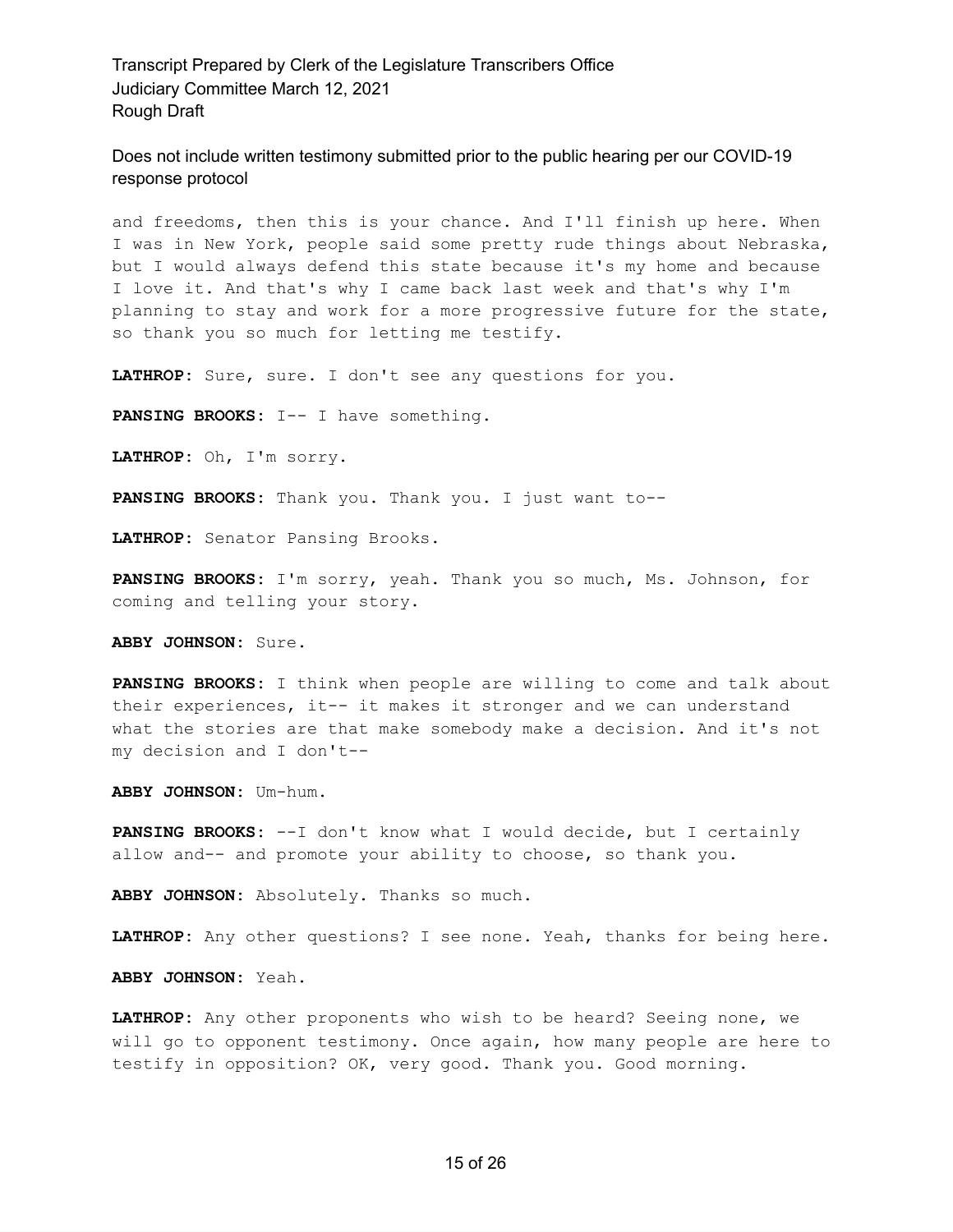# Does not include written testimony submitted prior to the public hearing per our COVID-19 response protocol

**MARION MINER:** Excuse me. Good morning, Chairman Lathrop and members of the Judiciary Committee. My name is Marion Miner, M-a-r-i-o-n M-i-n-e-r. I'm the associate director for pro-life and family policy at the Nebraska Catholic Conference, which advocates for the public policy interests of the Catholic Church and advances the gospel of life by engaging, educating, and empowering public officials, Catholic laity, and the general public. I am here today to express the conference's opposition to LB276. LB276 would eliminate the requirement that a physician be present when an abortion is performed. In practice, as you've heard, this would mean the legalization of so-called telemed or sometimes called webcam abortions. The conference opposes this change for several reasons. First and most-- most fundamentally, abortion in every form is simply a terrible and tragic evil that should not be expanded. Many women seek abortion in desperation because they feel they have no other option. Ministries that give them help do exist, but their efforts need to be promoted and expanded. The sad status quo is that there are approximately 2,000 abortions per year in Nebraska. We should be looking for a way to reduce, not increase that number. Second, the lack of an in-person meeting between the abortionist and the woman increases the risk that sexual abuse, trafficking, or coercion of the woman to have an abortion go undetected. When abortion pills can be prescribed over video conference or telephone, it is not difficult for an abuser to be present and to listen to the conversation without the knowledge of the provider, and there's no opportunity to take the woman aside to be sure their conversation is private and that she is not the victim of ongoing abuse or coercion. And I'd like to call your attention to something that just in the last couple of weeks, a story came out in the Omaha World-Herald about a girl, a young girl who was abused by a school employee for years. And at one point he posed as her father, took her to an Omaha Planned Parenthood clinic, and acquired the abortion pill for her. That becomes much easier in a-- in a situation where you do not even have to come in person for a meeting with-- with the person who is going to be providing this abortion pill. Third, it is clear that telemed abortions present significantly increased health risks to women. There is a lot of scientific assertion on both sides of this issue, but numerous studies and very recently gathered official data, both in the United States and elsewhere, have shown a much higher risk and rate of complications, many very serious, due to drug-induced abortions compared to those done surgically. Conditions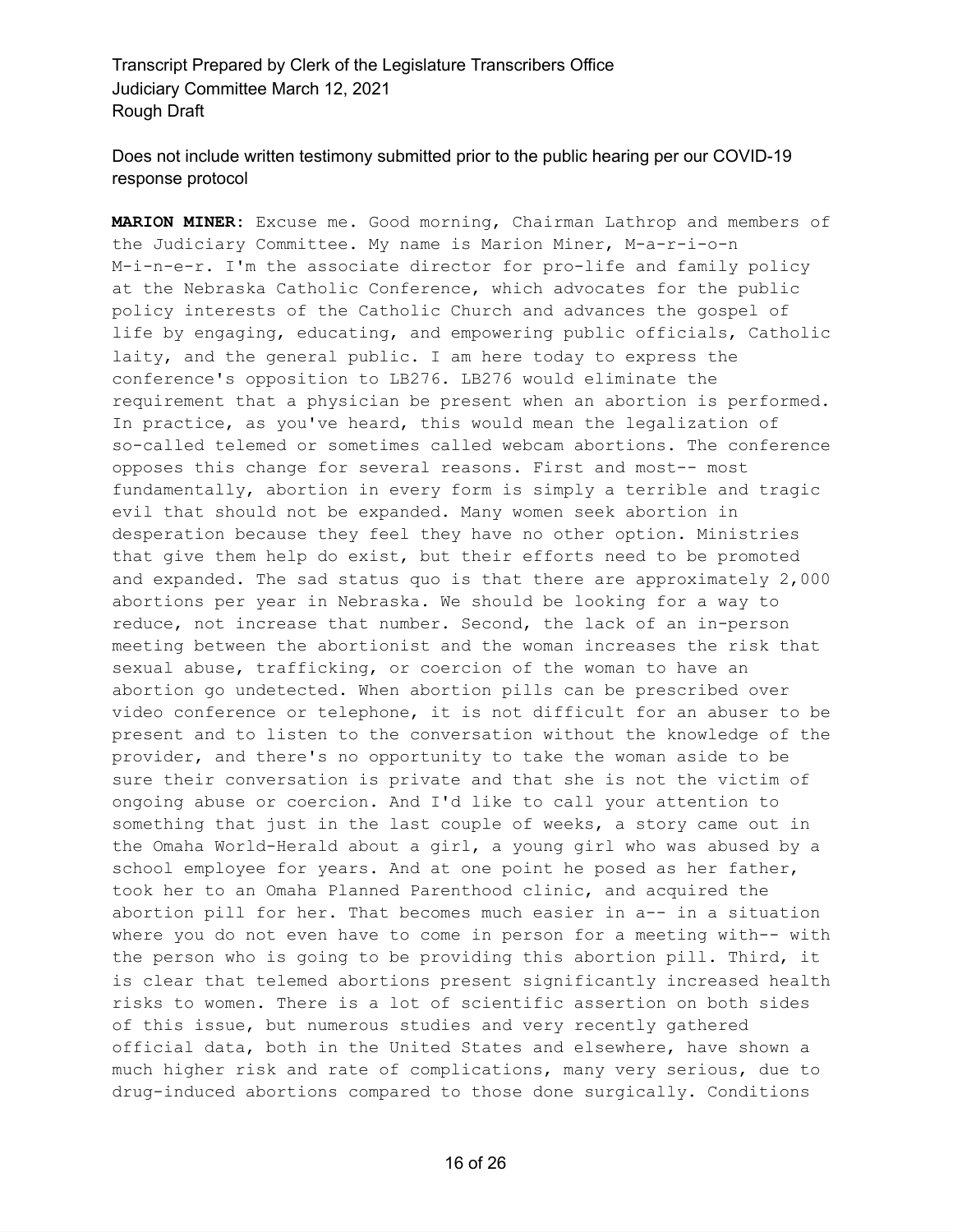Does not include written testimony submitted prior to the public hearing per our COVID-19 response protocol

the woman has either contraindicate chemical abortion entirely, such as ectopic pregnancy or a baby that is too far along for chemical abortion to be ex-- attempted without serious risk to the mother's health-- health, and conditions that require preventative treatment can often only be identified and addressed if the woman and the person dispensing abortion pills meet in person first. Now, in the United States particularly, despite the fact that our-- our abortion reporting systems for complications are notoriously poor, the FDA has compiled a lot of statistics showing at least 24 deaths, at least 97 undiagnosed ectopic pregnancies, which can be fatal, and many other complications. I see my time is up, so I-- I will pause now.

**LATHROP:** Yeah, let's see if there's any questions for you.

**MARION MINER:** Sure.

**LATHROP:** Senator Geist.

**GEIST:** I do have one. I wonder-- I was just reading ahead in your testimony. I-- I think it's kind of important that-- on the record that you talk about the investigation that's going on in the UK right now.

**MARION MINER:** Right. So, yeah, thank you for the question. This is actually a brand-new development. The UK has never allowed telemed abortions despite the fact that they have allowed for mifepristone abortions for longer than the United States has. But they just recently, because of the COVID pandemic, started allowing on a temporary basis these types of abortions to occur. And just three days ago, on March 9, government officials in Parliament began-- began calling for an investigation of what seems to be massive underreporting of these complications. So from April to June of 2020, after they had temporarily-- temporarily allowed for these types of abortions to occur, there was one-- despite 23,000 telemed abortions taking place during that time, there was one reported complication, one. However, when they-- under a Freedom of Information request, they found that there were 36 calls, emergency calls per month, for complications due to at-home abortions. So there's a massive underreporting issue that's taking place in the UK. It's under scrutiny now by the government. And if it's happening there, it's likely happening here too. I also have some-- some other things here.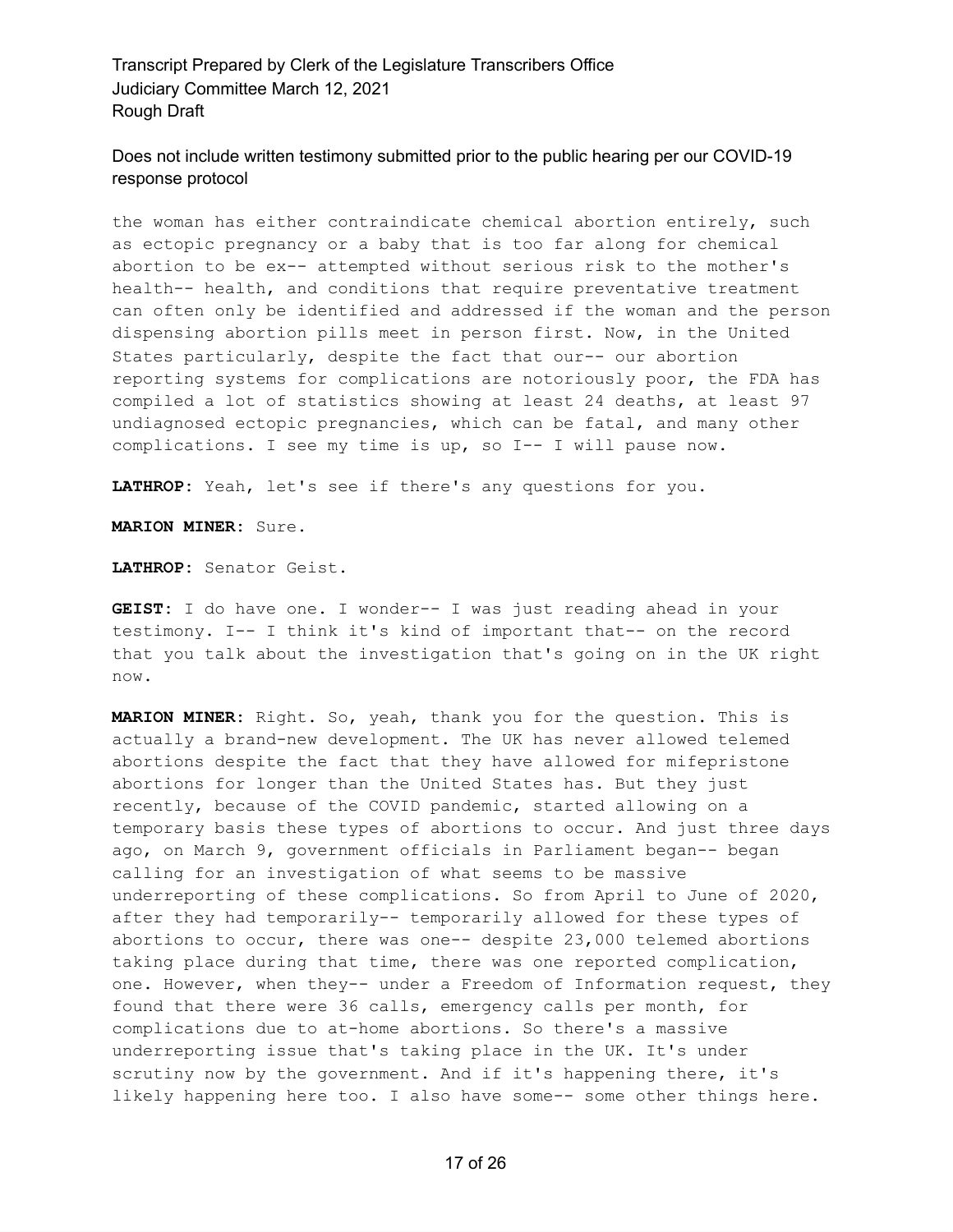Does not include written testimony submitted prior to the public hearing per our COVID-19 response protocol

I don't-- I don't want to abuse the-- the opportunity to speak, but I would encourage you to look into the 2018 Swedish study that I've cited, the 2009 Finnish study, and there are many others, if-- if you'd like further reading, that are available and I can provide with you on request.

**LATHROP:** OK. Any other questions--

**GEIST:** Thank you.

**LATHROP:** --for Mr. Miner? I don't see any. Thanks for coming in this morning.

**MARION MINER:** Thank you.

**LATHROP:** Next opponent.

**KAREN BOWLING:** Good morning, Chair Lathrop--

**LATHROP:** Good morning.

**KAREN BOWLING:** --and members of the committee, and congratulations. This is your last day of hearings. My name is Karen Bowling, K-a-r-e-n B-o-w-l-i-n-g, and I'm the executive director of Nebraska Family Alliance. NFA is a nonprofit policy and research education organization that advocates for marriage and family, life and religious liberty. We represent a diverse statewide network of thousands of individuals, families and faith leaders. We oppose LB276 telemedicine abortion because it eliminates requiring a physician's physical presence in the same room when performing, prescribing or inducing an abortion. Women deserve the best standard of care with the presence of a physician when pursuing medication abortion. Compassionate care should include a physician present who can examine and evaluate before initiating a chemical abortion. A survey of abortion-providing members of the Society of Family Planning in 2019 found that one third of patients had experienced complications because of self-managed tele-medication abortion, and only half of them felt safe. You can see it cited on my second page and encourage you to look at that. Medication abortions include risk factors. According to a two 2017 report, FDA Mifepristone Post-Marketing Adverse Events Summary, the abortion pill mask symptoms of ectopic pregnancies, such as vaginal bleeding, pelvic pain, and sharp abdominal cramping. Diagnosis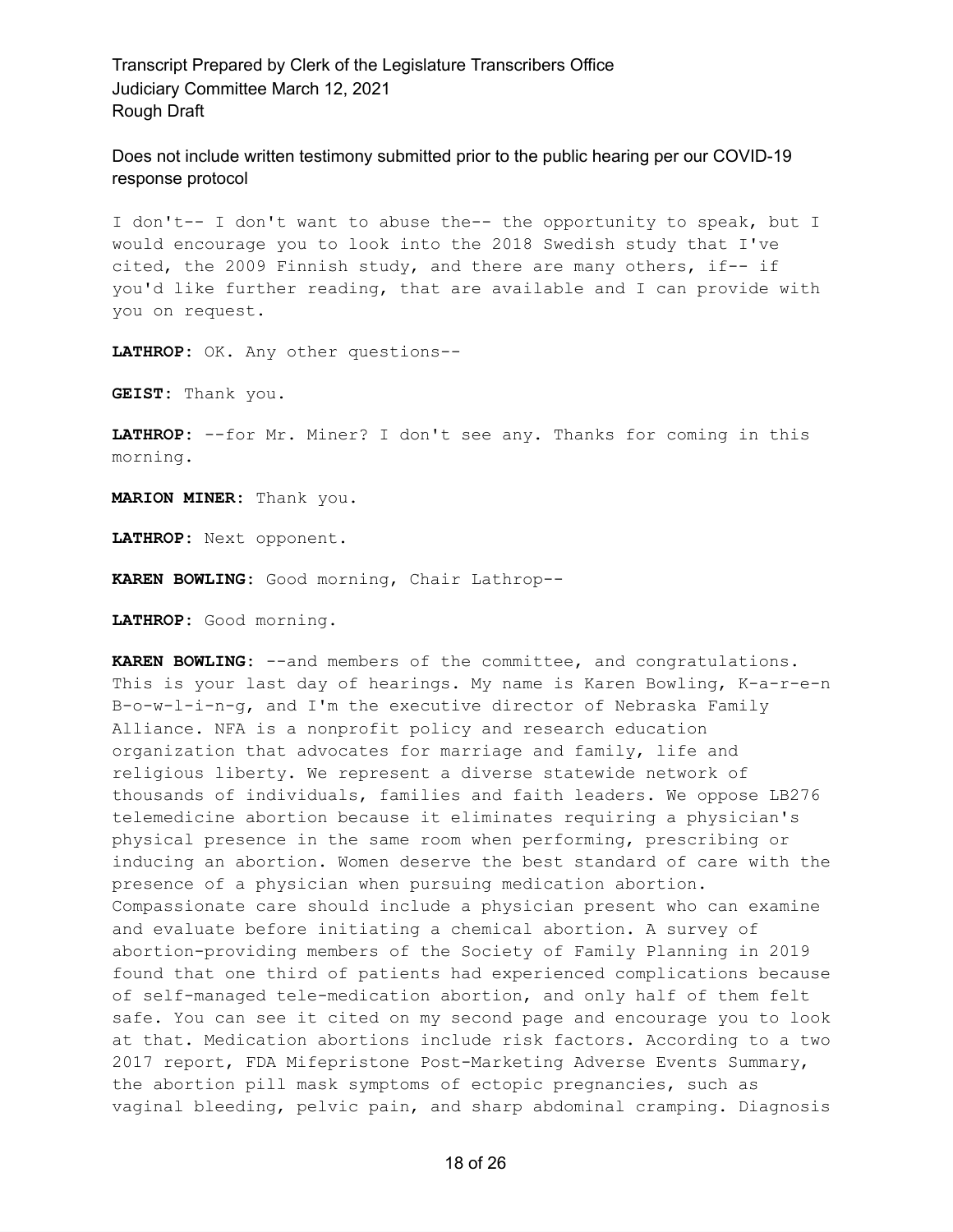Does not include written testimony submitted prior to the public hearing per our COVID-19 response protocol

can be missed without a pelvic exam. Tragically, many women, sex trafficked, have been forced into multiple abortions. Interaction with a physician is an opportunity for these women to be identified and helped. Telemedicine abortion removes this opportunity for intervention; and according to a 2014 documentation, the health consequences of sex trafficking and their implications for identifying victims in healthcare facilities, that is also cited. The health and safety of women and preborn lives should be protected. Mail-in, delivered, self-managed abortions should not be the standard of care in Nebraska. We ask that the committee to indefinitely postpone LB276. Thank you for your thoughtful consideration and I'll take any questions.

**LATHROP:** Very well. Thank you, Ms. Bowling, for being here.

**KAREN BOWLING:** Thank you.

**LATHROP:** Yeah, have a great weekend. Next opponent.

**SANDY DANEK:** Good morning.

**LATHROP:** Good morning. Welcome.

**SANDY DANEK:** My name is Sandy Danek, S-a-n-d-y D-a-n-e-k, and I'm the executive director for Nebraska Right to Life. I come before you today in opposition of LB276. In 2011, the Legislature inserted language that essentially said a physician must be physically present in the same room for any abortion, and we believe there is legitimate reasons why this language is so necessary. In her book, Unplanned, Abby Johnson, a former Planned Parenthood director, described her personal experience with RU-486 abortion, quote: A medication abortion was more private, less invasive, just a few pills, right? My experience proved otherwise. My cramping was excruciating and went on for days. I was too ill to get out of bed, ran a fever, bled heavily, and was frightened. But whether out of shame, humiliation, or self-punishment, I would not call the clinic. I couldn't bear the thought of going to an emergency room because there was no way I was going to confess that I had brought this on myself. I suffered alone, unquote. Abby's account is not uncommon, and while it happened in Texas, closer to home right here in Lincoln, Kara [PHONETIC], a young women-- woman who submitted her testimony to this committee, had a similar experience.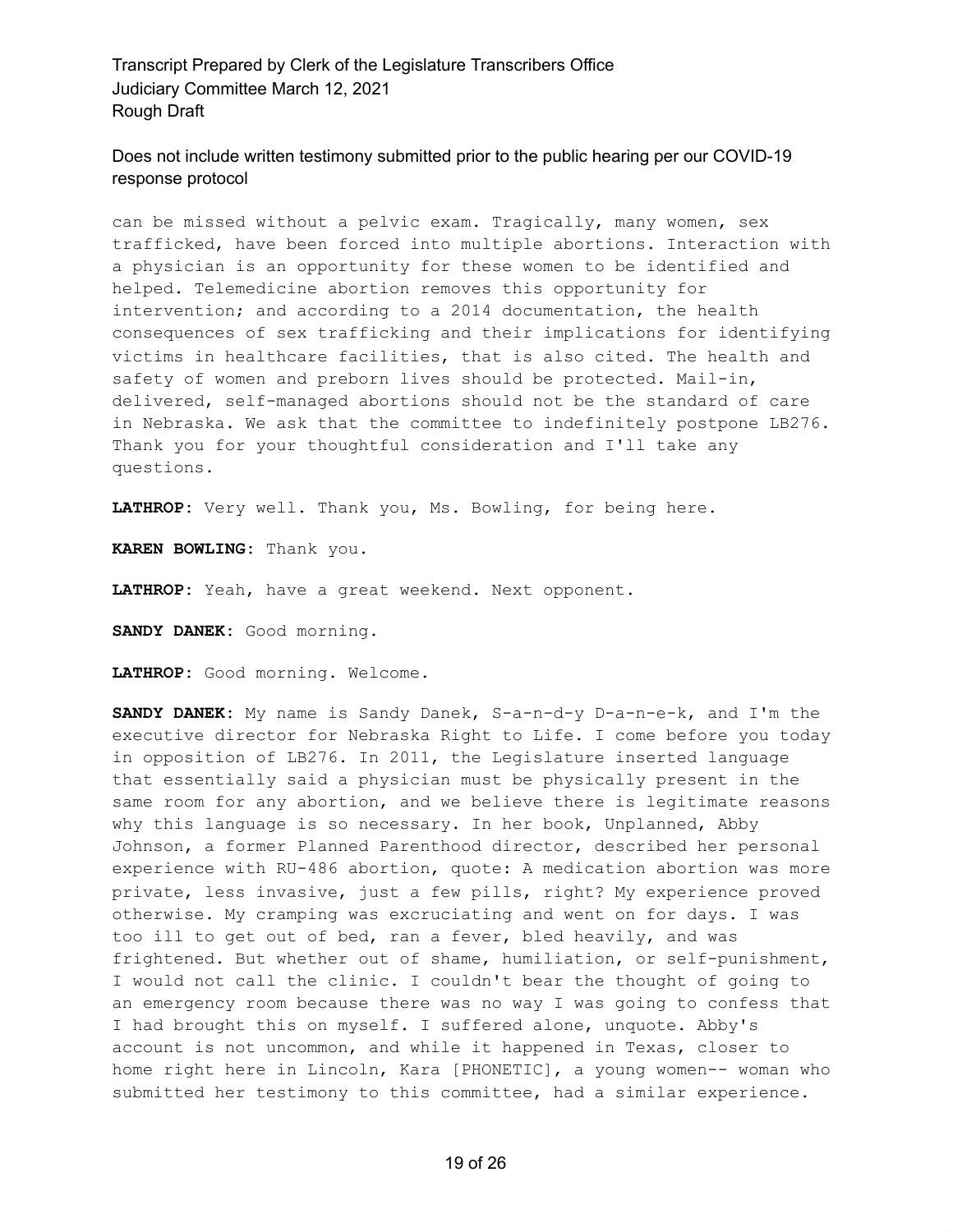# Does not include written testimony submitted prior to the public hearing per our COVID-19 response protocol

She described how there was so much pain she thought she was dying. It was not typical period cramping, as they had told her. She felt as though her insides were being ripped out and she was terrified, all alone. She thought she needed to go to the emergency room, but, quote, your mind is so messed up you don't know what you're doing, you're left to decide what is normal and not normal, I feel this procedure should not be done at home, unquote. In the event of a chemical abortion gone wrong, women, particularly in smaller communities prevalent in Nebraska, may be hesitant to seek emergency medical treatment where it may be discovered she took a chemical abortion regimen. This procedure is not just a telehealth consultation where you and your doctor discuss medication updates or test results. This is an invasive procedure that can not only have significant complications for the woman but causes the death of a preborn baby, and many times she cannot help but see the remains of her own child. Women seeking this method are told this is a convenient private remedy to an unwanted pregnancy that is done in the security of their own home, where they will experience some cramping and blood clots with some tissue. This is a trivial way to describe such a traumatic event. Women are led to believe that they will be provided oversight from medical professionals. With LB276, she would be abandoned in the process without support after being prescribed this powerful drug cocktail. Women deserve better than this. Senators, we ask you to reject LB276.

**LATHROP:** Any questions? Senator McKinney.

**McKINNEY:** Thank you. When you say women deserve better than this, say a woman is sentenced to death through the death penalty. Would you support that?

**SANDY DANEK:** No.

**McKINNEY:** OK, thank you.

**SANDY DANEK:** Um-hum.

**LATHROP:** Welcome.

**JENNIFER HICKS:** Hi. My name is Jennifer Hicks, J-e-n-n-i-f-e-r H-i-c-k-s. The senator who's proposed LB276 is the same senator who in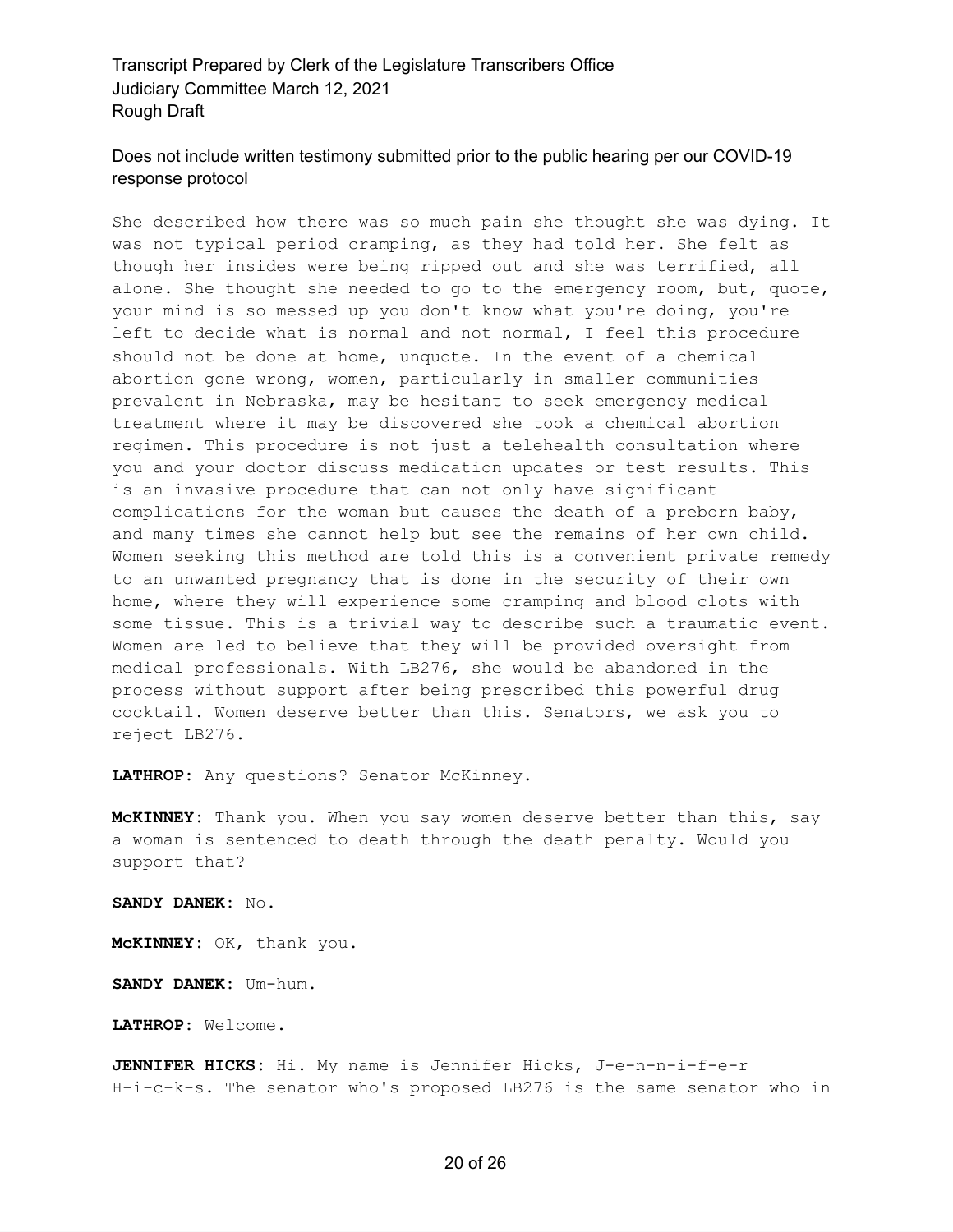### Does not include written testimony submitted prior to the public hearing per our COVID-19 response protocol

August of 2020 said of her peers in the Senate, quote, the loudest voices in this body about antiabortion are the ones not wearing masks. When the topic was on a mask mandate, she claimed that masks were necessary to protect the people and that our Governor was putting his political agenda in front of the health of-- and safety of Nebraskans. She also boldly accused her colleagues of, quote, not valuing the lives of Nebraskans. I can't move on from this without pointing out two things. One, Dr. Fauci himself is on the record as unequivocally stating that healthy, asymptomatic people are not spreaders of respiratory illness and, therefore, any assumption that those who choose not to wear masks are endangering the health of others is an erroneous one. And two, anyone who expresses such great concern for human life should surely acknowledge that the actual purpose and goal of an abortion procedure is not to protect life but to end it. And yet now that very same senator, who shamed her peers for a lack of concern for human life, champions access to a procedure that almost 100 percent of the time results in the death of human life. Many of the proponents of abortions like to point out that the risk to women of comp-- of complications due to an abortion are actually quite low. They will tell you that abortion is safe and that complications are minor. A study published in 2016 by researchers at UC-San Francisco found that of 54,911 abortions, the overall complication rate was 2 percent and most complications were minor. Only 0.03 percent of patients were transferred to an emergency department on the day of the abortion. These numbers may seem small, but they are greater than the risks posed by COVID-19 to healthy women of childbearing age. I found a Huff Post article from December 2017, which I thought was interesting in light of all that is going on in our world today. The article emphasizes the many, many risks that are posed by everyday activities of daily life. A quote from the article reads: The risk of death from abortion in the U.S. is similar to that of paddling a canoe. Given this infor-- given this fact, the current preoccupation of state legislators with gynecology and not canoes clearly stems from partisan politics, not concerns about health. I suspect that the senator who proposed LB276 would agree with the Huff Post article's intent to support abortion by diminishing its risk in comparison to other risks of daily life, but I suspect she would likely be unwilling to apply the same logic when it comes to assessing the risks posed by COVID-19. So I'm here not only to state my opposition to LB276 but also to remind our legislators that we are watching what you do. We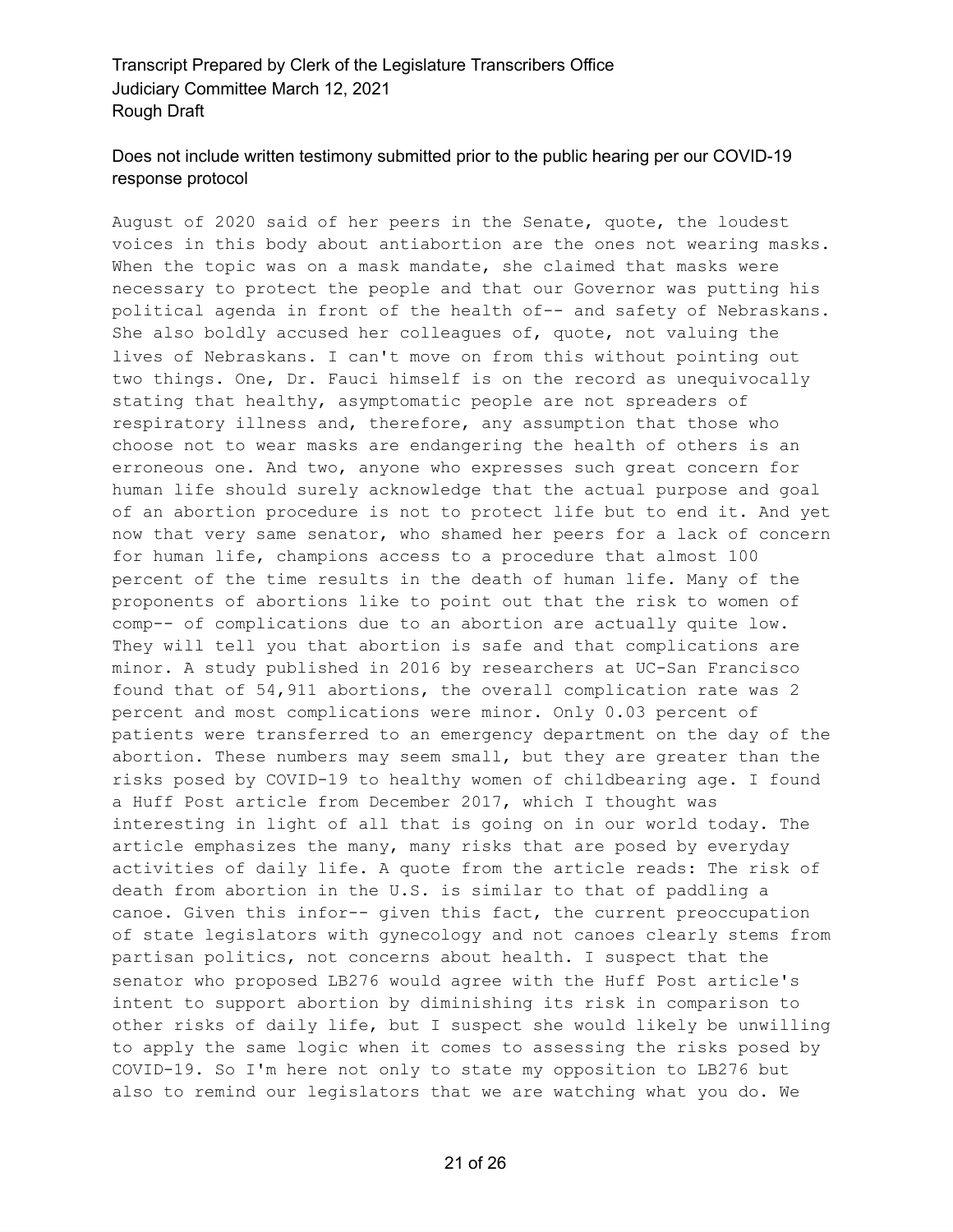# Does not include written testimony submitted prior to the public hearing per our COVID-19 response protocol

are watching to ensure that the people who were elected to represent us are acting with integrity and consistency of motive and not for their own political reasons. To do anything less would be to put one's political agenda ahead of the health and safety of Nebraskans. And- and for those who have-- who have spoken already and said that, you know, the legislators have no business interfering in women's healthcare, I do believe that legislators should stay out of-- of healthcare decisions for the most part. But I would also remind everyone that in the instance of abortion, abortion interferes with the health rights of a developing human child. So--

#### **LATHROP:** OK.

**JENNIFER HICKS:** --do you have any questions?

**LATHROP:** Any questions for Ms. Hicks? I see none. Thanks for coming today. Anyone else here to testify in opposition? Welcome.

**JOSHUA VOOGD:** Good morning, Senators. My name is Joshua Voogd, J-o-s-h-u-a V, as in "Victor," o-o-g, as in "go," d, as in "David," and I'm testifying on behalf of Students for Life Action, which is a nonreligious, pro-life, campus-focused group. First off, I want to thank you for holding this hearing, having an opportunity for Nebraskans to voice their concerns to public officials. This is vital for creating government policy that is inclusive for all Nebraskans. And there's been various statistics cited regarding whether or not chemical abortions are safe to be done, but I don't recall the cite. It was a 2016 study from the FDA which stated that roughly 8 percent of women would have to be hospitalized after this procedure, within 30 days after the fact, as well as roughly the same percentages experiencing either excessive bleeding or about 5 to 8 percent of them having to go to a hospital to have the abortion completed there, which seems to stand in opposition to the claim of this being a safe and reliable procedure, as well as is the fact that healthcare needs to take an account of all of human life involved in the situation. We in the pro-life movement do not advocate for pitting child above mother, as it is sometimes claimed. We want us to remember the value of all human life because all human life is deeply important. There's been times in this country where we've tried restricting people based off of what we think is valuable and we want to make a society that is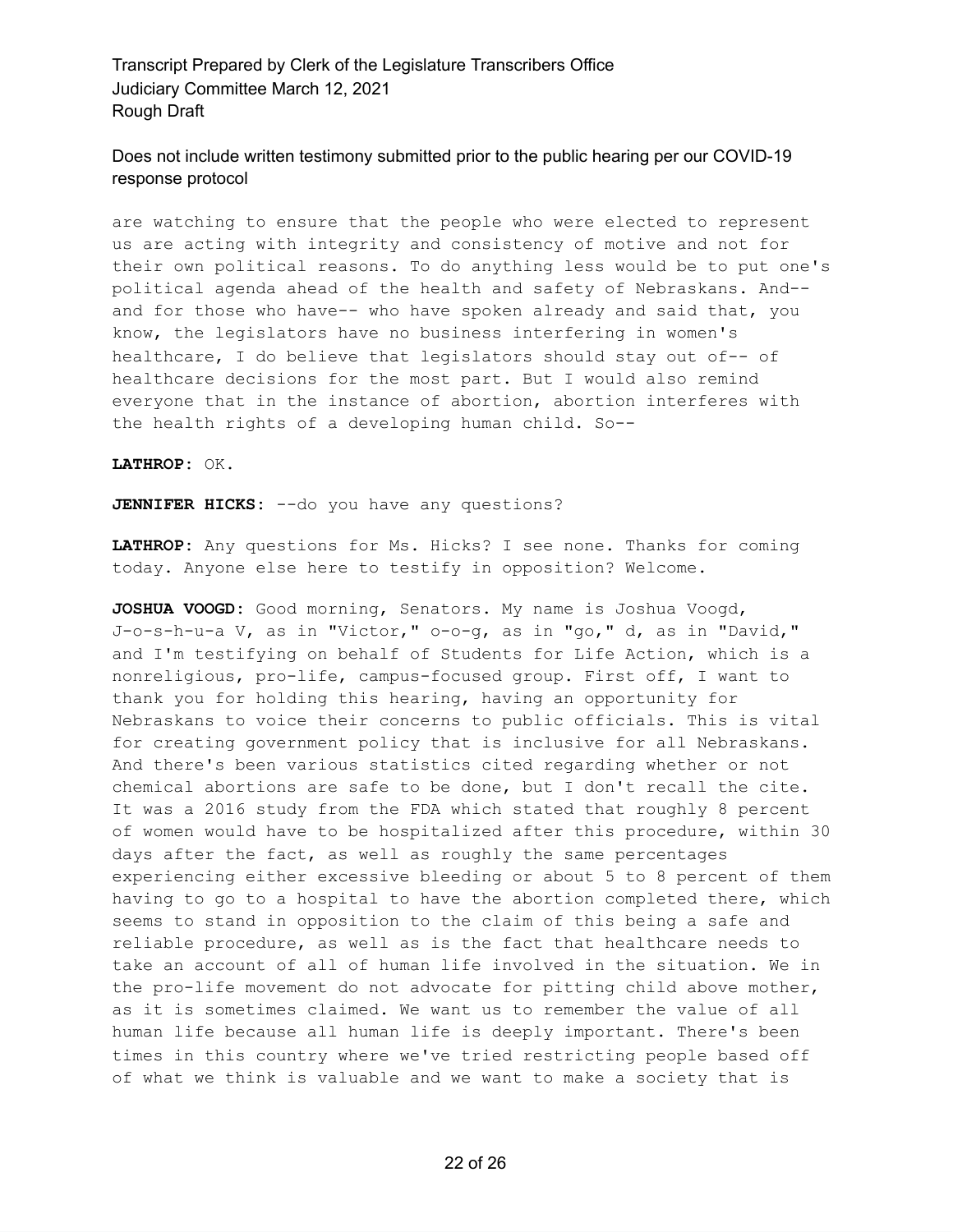Does not include written testimony submitted prior to the public hearing per our COVID-19 response protocol

inclusive to all people. I appreciate you all hearing this testimony and I hope you can take this into consideration.

**LATHROP:** OK. Thanks for being here, appreciate hearing from you. I don't see any questions. Next oppo-- I said I don't see any. Thanks for being here though. Next opponent. Good morning.

**JAYLEM DUROUSSEAU:** Good morning, Mr. Chair. My name is Jaylem Durousseau, J-a-y-l-e-m; and Durousseau is spelled D-u-r-o-u-s-s-e-a-u. Today I'm here in opposition on behalf of Students for Life Action, the sister organization of Students for Life of America, which has 1,250 student groups in all 50 states, including 24 here in the state of Nebraska. And I am also one of your constituents, Mr. Chairman. Chemical abortions currently pose about 40 percent of our nation's abortions, yet they have four times the complications of a surgical abortion. A chemical abortion can cause dangerous complications later in pregnancy, such as ectopic pregnancies. As Armando Fuentes, M.D., points out, when there isn't a proper screening of a woman's blood type, because if a woman possesses a RH-negative blood type and her partner possesses an RH-positive blood type, it can actually cause her to essentially have problems in future fertility and contribute to ectopic pregnancies. Additionally, the National Library of Health has pointed out that the problems posed by chemical abortions lead to a sharp uptick in ecto-- ec-- ectopic pregnancies compared to their surgical counterparts. And essentially what we're seeing is that chemical abortions pose a risk and that essentially, as was the case of LB521, there should be certain safeguards in order to protect women. And LB521 had a majority of our Senate's support, with over 80 percent of our senators voting in the affirmative, including one member of this committee. Also, numerous women have died from this procedure, such as California woman Holly Patterson, who was sent to a hospital after extreme hemorrhaging and, after being sent home with painkillers and not receiving proper medical treatment, was left to bleed out and die in her apartment alone. Ultimately, Senators, if we are a state that is going to protect its citizens and protect the health and well-being of all of our constituents, it is our responsibility to ensure that all the safeguards are there, to ensure proper protection for all women and all people; therefore, I come before you today and humbly ask for your vote against LB276. And with that, I yield the rest of my time.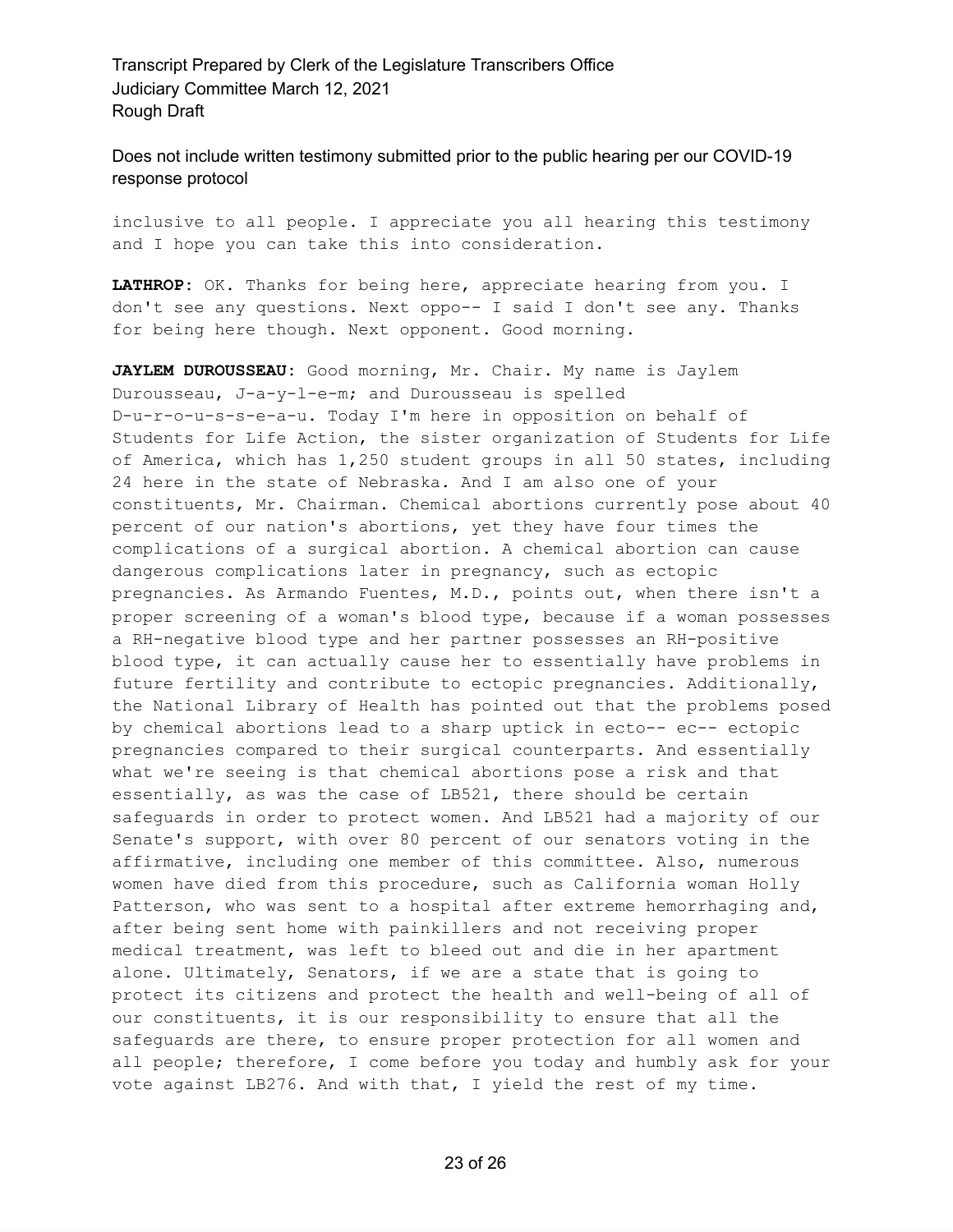Does not include written testimony submitted prior to the public hearing per our COVID-19 response protocol

**LATHROP:** OK. I do not see any questions for you, but thanks for coming down today.

**JAYLEM DUROUSSEAU:** Thank you, Mr. Chair.

**LATHROP:** You're very welcome. Any other opponents that wish to testify? Any other opponents? Anyone here in a neutral capacity? Seeing none, Senator Hunt, you may close. We have no written testimony that was provided to us this morning. We have received many position letters, some in support, many in opposition, and I say many. Normally, at this time, I would say how many. The fact of the matter is, we had them coming in almost right up till the time, and many of them are form letters that we can't determine whether they're for or against. They're just forwarding some form some-- one group or another encouraged them to forward, so that will have to do for now in the record. And with that, Senator Hunt, you may close.

**HUNT:** Thank you, Chairman Lathrop. Thanks, members of the committee, and thank you to everybody who-- who came here to testify today. A lot of problems described my by-- by my opponents, by the opponents to this bill about, you know, what's going to happen if we allow more people to get medication abortions, all the fire, you know, all the awful things that are going to happen, a lot of the things they described have nothing to do with this bill, have nothing to do with the procedure that we're actually talking about. And there are risks involved with every medical procedure and there are risks involved all the time. And to say that we shouldn't legalize this-- this safe procedure, which is the standard of care in Nebraska, to me, it's kind of like saying cars are often used to traffic drugs and so we should make sure that no one ever drives a car. It-- it doesn't make any sense. What we're talking about is the standard of care and allowing physicians, with their patients, to make the best decisions for their medical care. That's not always going to be this procedure. Sometimes that's other things. But we need that decision to be between doctors and their patients. A lot of the problems opponents described are also because of stigma, not because of the nature of the procedure of medication abortion but because of the stigma and judgment that we put on people when we pass laws that restrict reproductive access, when we restrict reproductive healthcare. When we do things like prevent comprehensive sex ed from being taught and discussed in our schools, when we prevent kids from learning about the risk of STDs and STIs and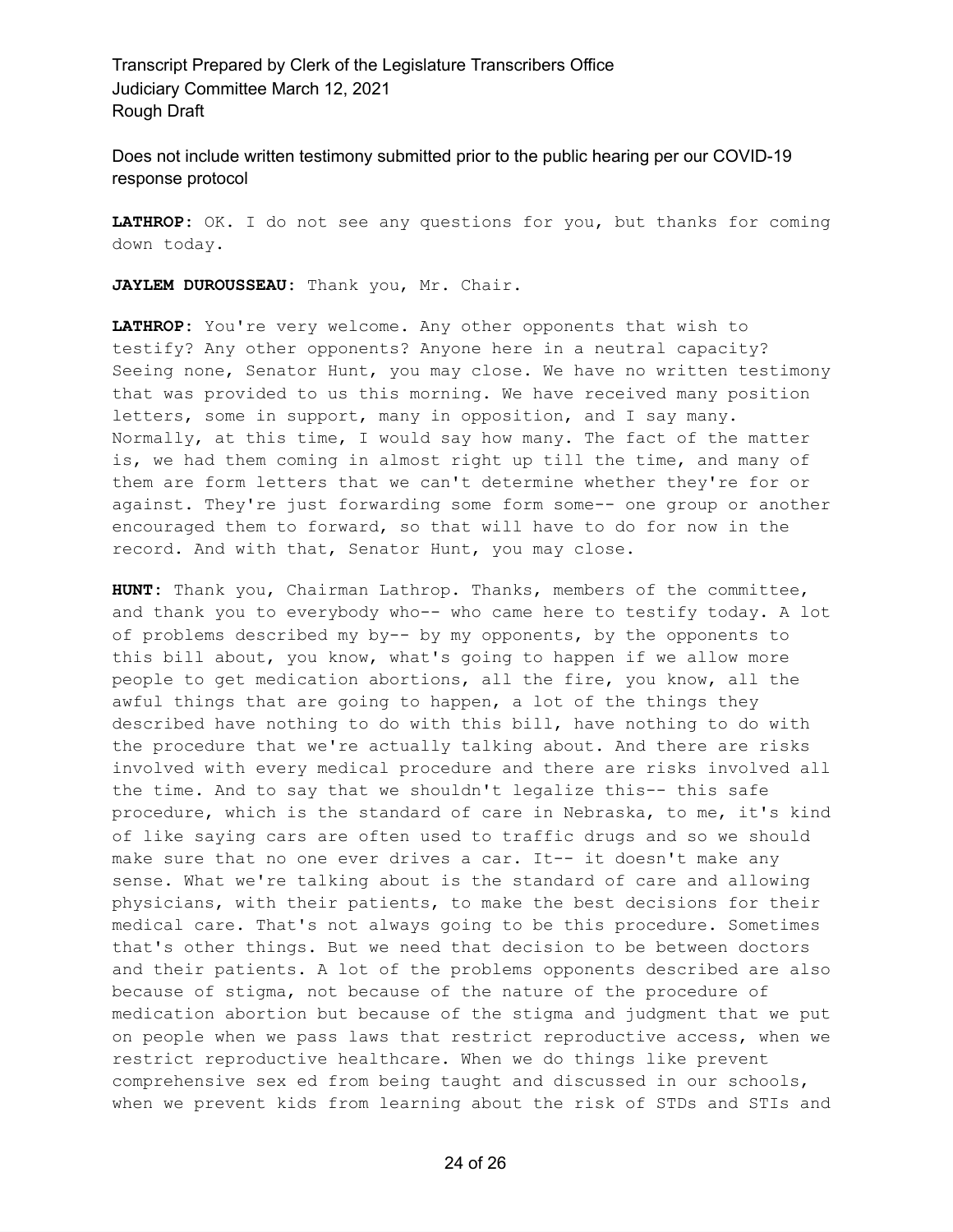# Does not include written testimony submitted prior to the public hearing per our COVID-19 response protocol

about consent and about self-respect and bodily autonomy, we plant the seeds in this country at such a young age for the stigma that follows people throughout the rest of their lives, in some cases, especially when we have a conservative culture like we have here in Nebraska around reproductive justice and all the shame and stigma that goes with that. And the brunt of that burden is always borne by women. It's always women who say, you know, I know that in some states women have been prosecuted for miscarrying when they were accused of, quote unquote, self-aborting, and there are women who have done jail time for having a miscarriage. So tell me, when we see this going on in the country, how that makes women comfortable coming to the hospital and receiving the care they need when their body is-- is doing something natural, when they're having a medical issue. Like one of the testifiers said, you know, it can be scary to seek care like that because you know the stigma that's associated with it. The fact is that abortion is a reality. Abortion happened before Roe v. Wade. It happened after. It will continue to happen forever. And abortion has been done at home forever and abortion will continue to be done at home as long as we are stigmatizing care and pushing it out of reach with more restrictions on reproductive healthcare that we know people are getting now, have always gotten, and are always going to get. The only question for our society is, do we criminalize women and criminalize doctors and push abortion further and further out of reach and push it underground, or do we let doctors and patients get the care that they know is safe and effective and get government out of the way of regulating that care so that doctors can use their best judgment? Now is the time for us to examine the restrictions and the regulations that we put around access to care. We know this because of the pandemic. We know this better than ever. And we need to look at whether the burden we put on patients is (a) fair and reasonable and (b) actually in the best interest of their safety. And unfortunately, the solution to that question, the people who decide that question, is it fair and reasonable and is it safe, is it in the interest of public safety and public health, unfortunately, that debate lives here in the Legislature because we have politicized this issue for so many decades instead of making sure that the care people need, and are always going to continue to get forever, is actually safe for them to get and is- and that we're trusting experts and trusting doctors to do what's best for women. So we are the ones who have to debate that, and I think that's unfortunate because I think that that belongs between a woman,